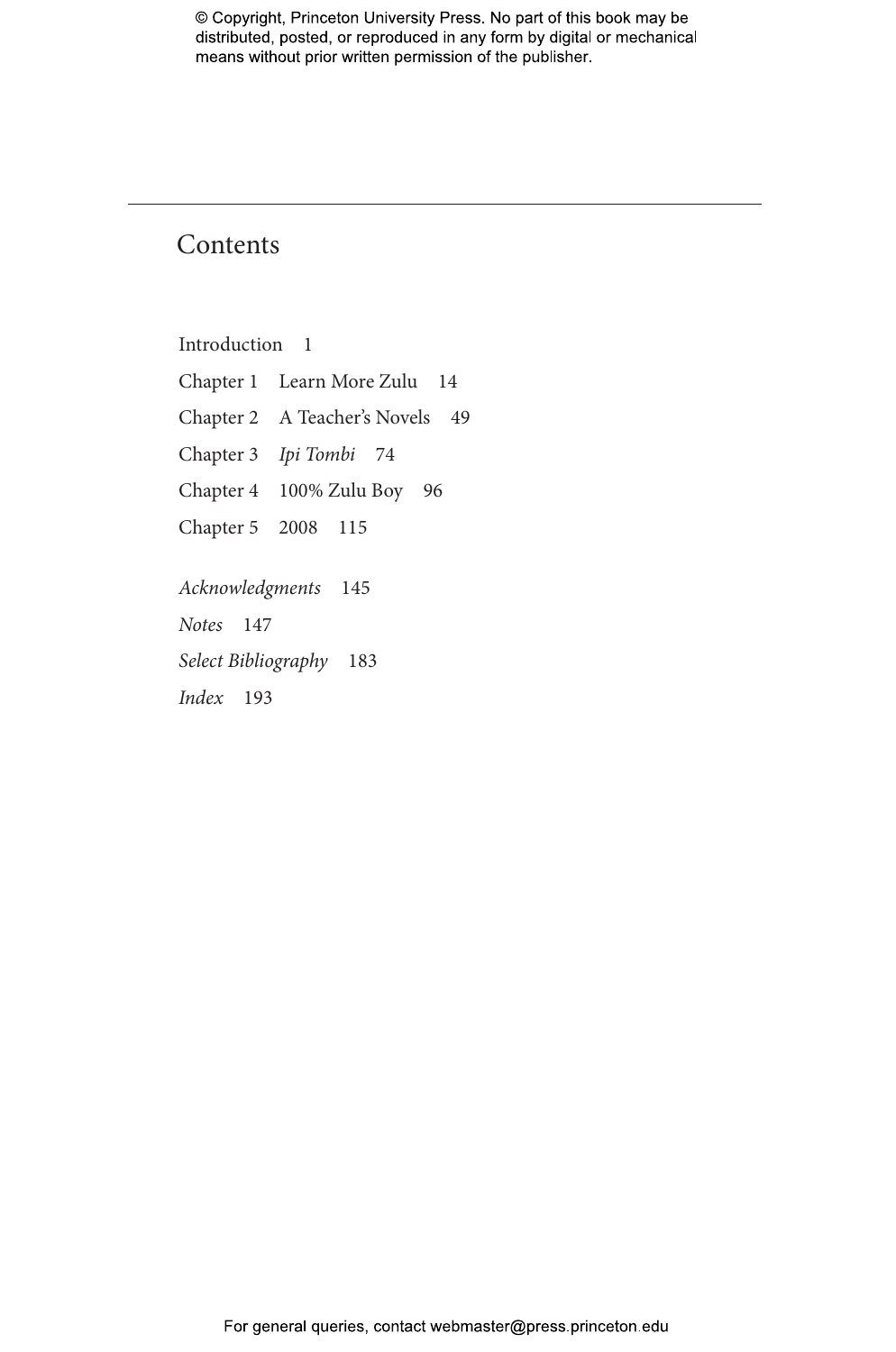## Introduction

## *Ngicela uxolo*

I stand before the class, telling the students who I am, where I come from, and what brings me to the school. I notice as Mr. Nzuza, who is standing at the back of the classroom beside my desk, discreetly opens the book in which I have been taking notes. Although I am not exactly another pupil, he is the teacher and he has every right to examine my notes. He sees that I see him. I continue to speak. Maybe he wants me to have seen him—to be aware that he is watching, but also to know that he is curious to read what I have written. I cannot know whether this is what he intended. Yet my guess at it—which is already shaping the memory—leaves me with a twofold awareness: he is reading, and he is watching.

It is within the influence of this awareness that I embark on this book. I have to trust the reader. I have to trust that the one whom I picture as watching me as I write would like to think that he, or she, is reading something I wrote while he, or she, was not watching. If, for the reader whom I picture, to want this is to want the impossible, to imagine writing for such a reader, that is impossibility itself. Yet there is no writing without that step. Not for me, not with this book.

Our text is *Ngicela uxolo*, a play by Nkosinathi I. Ngwane,<sup>1</sup> an author I have never heard of. I am provided with a copy of the book on my first day. How uncanny that, only a few weeks before, I was reading an old radio play by D.B.Z. Ntuli with exactly the same title: *Ngicela uxolo* (I beg forgiveness). Like the puns that came to me as I took my first steps back into learning Zulu, as I worked with my teacher Eckson Khambule in New York City a few months before, the words *ngicela uxolo* had become a text for transference, a way toward finding myself in the language. "Finding myself"-it is easy to say, and to say, dismissively, of the one learning Zulu: he is finding himself, he is still finding himself. But there is more to it: in speaking a language, one appropriates the language, makes it one's own. One becomes a "self" by virtue of speaking that language by assuming the position of "I." *Ngi-* . . . *ngicela* . . . *ngicela uxolo*.

The assumption of this position is, for me, not without inhibition. To speak is to bite one's tongue—such was the first coded sentence when, with Eckson, I began to play on words. To assume the position of speaking subject was to as-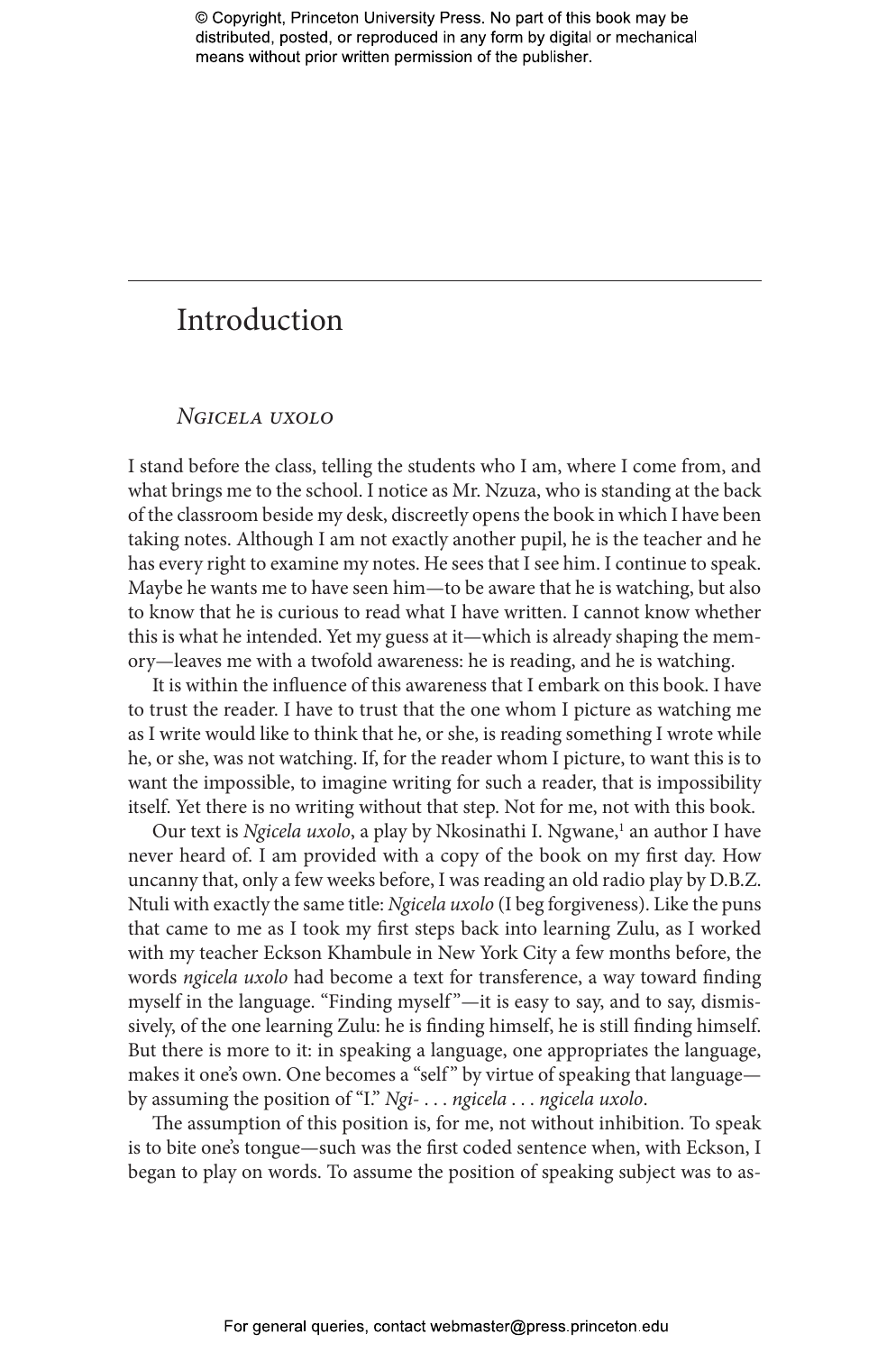2 • Introduction

sume guilt, and to inflict punishment upon oneself. Although I have translated the expression *ngicela uxolo* as "I beg forgiveness," on its own the word *uxolo* can mean peace or calm. In uttering the plea *ngicela uxolo*, one takes up the position of speaking subject. One makes the language one's own as one speaks, but one also declares oneself guilty—of having committed a wrong, of having failed to do what was expected, of having, by some act or omission, broken the peace.

Mshazi—as Mr. Nzuza is usually called by the other teachers, who use his *isithakazelo*, or clan praise name—rouses his Grade 12 Zulu class, which, despite my rudimentary command of Zulu, I have been invited to attend. His powerful voice commands the entire classroom in a call and response in which the students answer his questions, and are expected to finish his sentences. Introducing the play, Mshazi utters a series of words, of which I catch only a few, but which includes the word *iphutha* (error, mistake, wrong), then *ucela* (you ask or beg). There is a pause, upon which the pupils conclude in one voice: *uxolo*. Will this imprecation keep following me, as if they were my first words, another version of speaking as biting my tongue? Of course, *ngicela uxolo* is probably not the first sentence that one utters when one learns a new language; Mr. Fani Ntombela, a senior teacher, puts forward *ngilambile* and *ngomile*—I am hungry, I am thirsty—as likelier candidates. One learns the sentence *ngicela uxolo* later, perhaps too late, long after one has found reason to utter it by stating a hunger and a thirst that, because they are in excess of sheer need, are experienced as greed, as a taking away from others.

It is April 2008, and I have come to Jozini to learn Zulu. You reach Jozini by driving up the side of a mountain. Down to the left lies the vast Jozini Dam. Formerly known as the Pongolapoort, the dam is one of South Africa's largest. The dam is a tranquil expanse of water cradled between the peaks of the Ubombo, fields of sugar cane stretching from its shores into the fever trees and scrub. Having reached the high point of the drive, you descend along the narrow and winding road to reach the town center, which is built on the hillside south of the dam wall. To the north lies Ingwavuma, and the border with Swaziland is not far away. To the east stretch the plains of Makhathini and eventually the sandflats of Mhlabuyalingana, up to Kosi Bay and Manguzi on the Indian Ocean, and Mozambique.

Eckson has helped to arrange my visit with Mr. N. H. Mkhwanazi, the principal of Sinethezekile Combined School, where Eckson taught before he came to Teachers College, Columbia University, for his Ph.D. When I reach the turnoff from the N2 highway, having driven through Mpumalanga from Johannesburg, I stop and call Mr. Mkhwanazi. I am to drive to the BP garage, where Mr. Mthembu, his vice-principal, will meet me to show me the way to the principal's house, where I will be staying. I am introduced to Nokuthula, Mr. Mkhwanazi's wife, who is waiting for us. She greets me warmly and shows me to the spare room, where I unpack my things. Later, Mkhwanazi arrives, and Nokuthula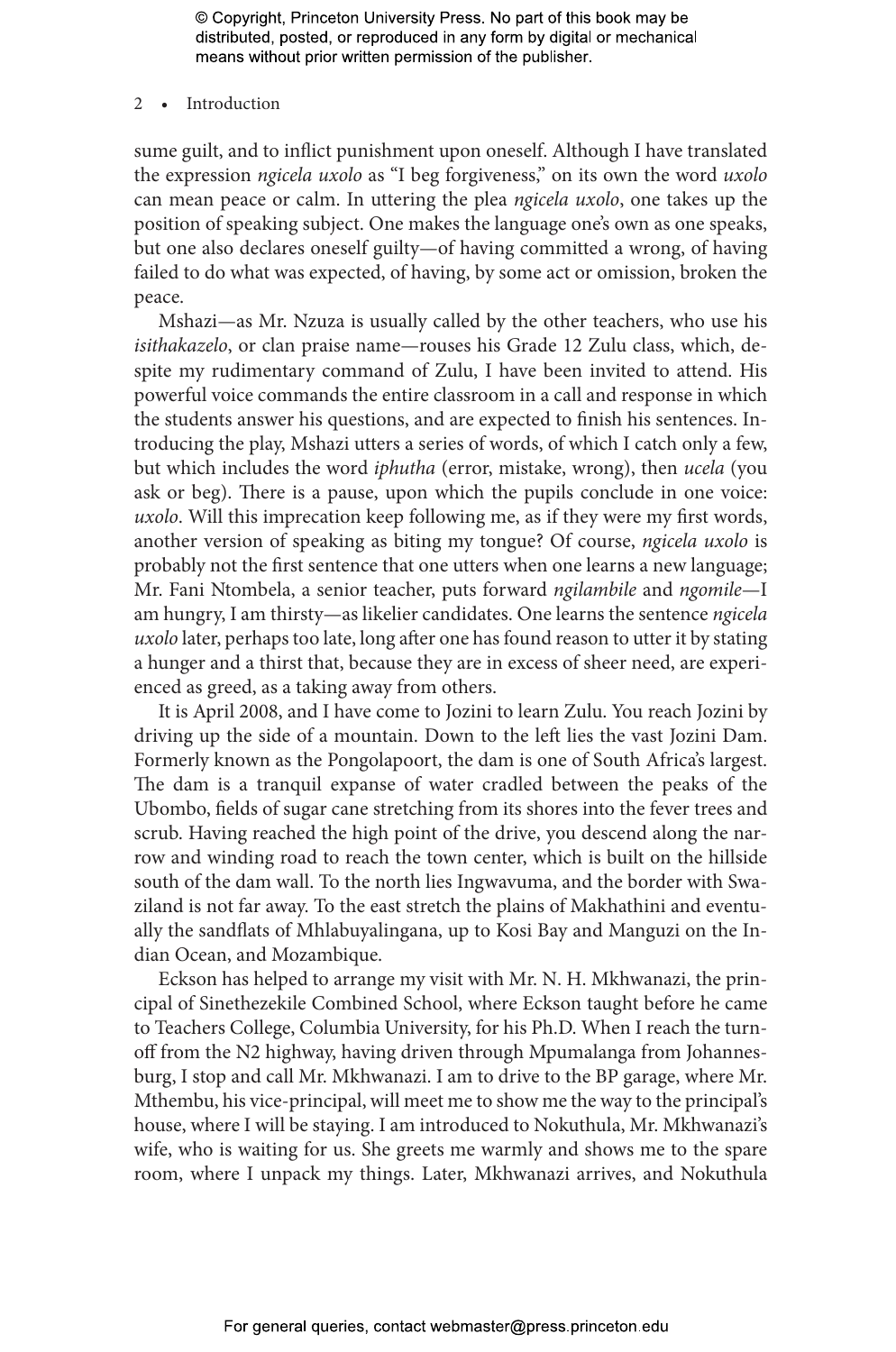### Introduction • 3

serves us dinner at the table. It gets dark, and candles are produced; there has been no electricity for a week, not because of the load shedding that Louise and I have become used to in Johannesburg, but thanks to a damaged transformer. Being without electricity is clearly frustrating, especially for Nhlanhla, their adolescent son, who enjoys watching television. Spirits seem low as a result, and everyone is early to bed.

The following day I drive to the school, which lies on the plain down from the dam wall to the east. I am introduced to Mshazi, who takes me to his office, where I receive from him my books: *Ngicela uxolo*, and an A4 counter book, of the kind with the black cover and red ribbon down the spine that we used in high school. I write my name in the relevant space, and in the space below that I write "isiZulu." My Zulu book—the one that Mshazi will discreetly open when I rise from my desk to speak in front of the class. My Zulu book, but also his Zulu book, for it is the book that he has given me.

Mshazi takes me up to the Grade 12 classroom on the second floor. Worlds, seemingly distant, connect. The students have chalked on the door the words "Wits University," evidently reflecting their aspiration to study at the University of the Witwatersrand in Johannesburg.

A few weeks before, when, as I sat with Eve Mothibe (MaSimelane) reading Ntuli's radio play in her office at Wits, the sentence *ngicela uxolo* became a sign for what it would take for me to learn Zulu. I would be making reparation. This would mean overcoming an inhibition of learning arising, as I saw it, from unconscious fears of retribution for a wrong that I imagined myself as having once done, but did not consciously remember doing. In framing things in this way, I am appealing to Melanie Klein, whose psychoanalytic work with young children from the 1920s and '30s elaborated and revised the theories of Sigmund Freud. She shows how, if one's guilty feelings lead one to fear retribution, one can also behave destructively toward the object one seeks to repair and toward which one endeavors to "make good." Her word for reparation, in German, is *Wiedergutmachung*—literally, to make good again. The object toward which reparation is made, according to Klein's theory, is, in early life, the maternal part-object: the breast.<sup>2</sup> Tradition tells us—and this applies in Zulu too, in which one speaks of *ulimi lwebele* (language of the breast, or mother tongue)—that it is from the breast that one's language comes, as does mother's milk. The figure we call the father is, for Klein, secondary, deriving from the maternal object. His penis, as part-object, thus gains the phantasy attributes of the breast. Metonymically, *words* displace the breast and its derivative paternal part-object.<sup>3</sup> It is thus that *language* becomes the focal point for reparative as well as destructive tendencies. There is greed, and there is possessiveness. Some of the more complex of these tendencies are those that, in professing to make reparation—and appear thus to the one doing so—actually attack the damaged object over and over again. Such is the power of the unconscious. Melanie Klein calls this manic reparation, while her follower Hanna Segal terms it "mock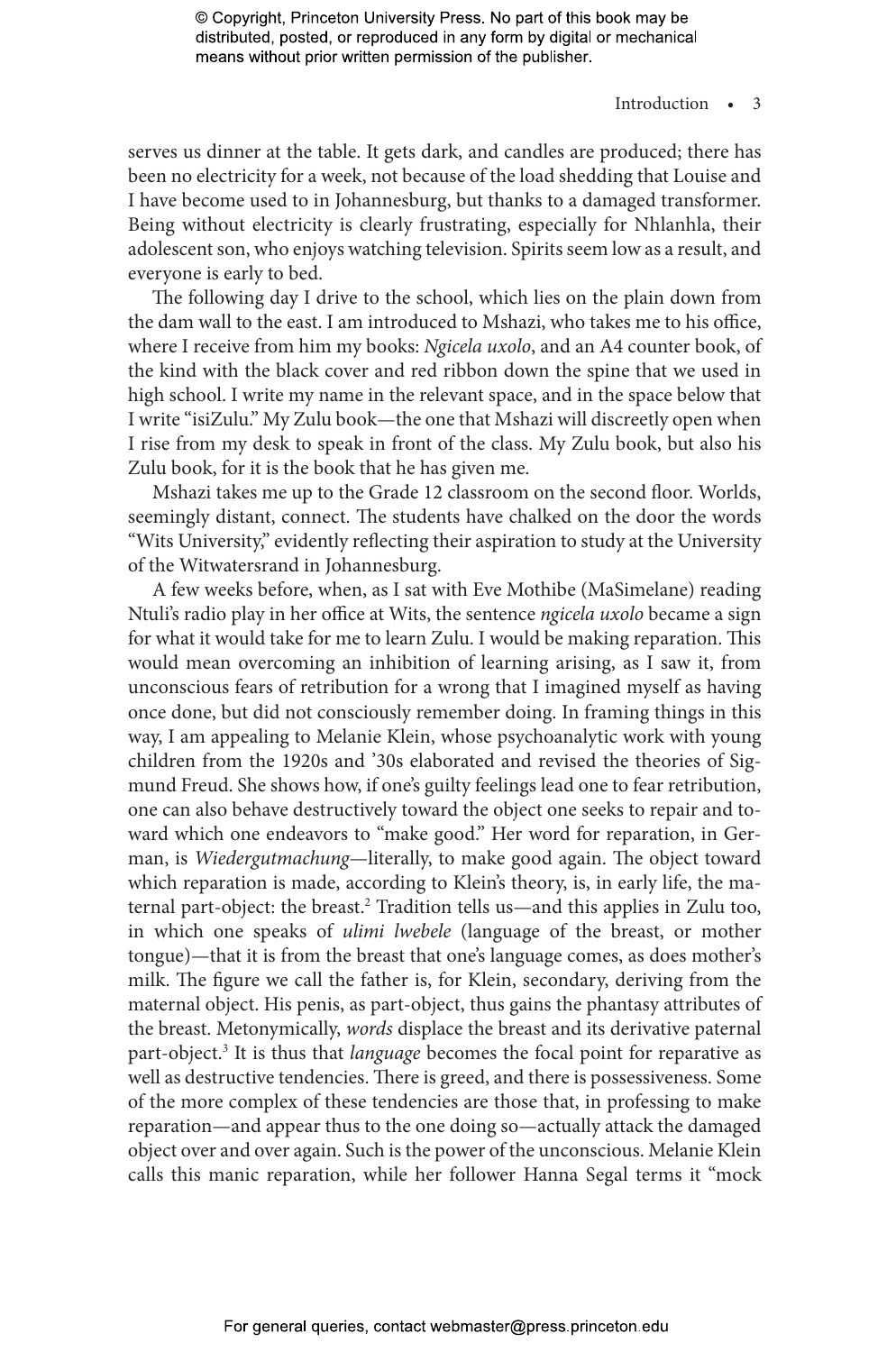4 • Introduction

reparation."4 Because feelings of persecution are still strong, and paranoia predominates, reparation cannot succeed. The object, in phantasy, cannot be appeased, and it continues to attack me. In classic paranoid style, I thus "defend" myself against it. When endeavors at reparation falter, learning comes to a halt. The dynamics of infancy—the time when one is learning one's first language unconsciously repeat themselves in different forms in later life. And, I would maintain, they repeat themselves with a vengeance when one learns another language.

D.B.Z. Ntuli's *Ngicela uxolo* is about a man whose father appears at his door one cold and stormy night to ask his forgiveness for abandoning him and his mother forty years before. Ignoring the pleas of his wife, the man gives his father no chance to explain. Offered no roof over his head, the old man goes back into the night and freezes to death. Before departing, he leaves behind a letter explaining how he suffered ill health, even spending several years in a mental hospital. The letter also bequeaths to his son all his savings.<sup>5</sup>

The play touches a raw nerve. I would be turning forty in ten days. My biological father has never made himself known to me. I cannot help asking myself what I would do were he to appear at my doorstep.

Eve has asked me to make up sentences using words from *Ngicela uxolo* that are new. I am tongue-tied from the start and decide to tell her about the parallels I perceive between me and Malusi, the character in Ntuli's play. I do so in English after things become too complicated for me to explain in Zulu. Once I have told her, I begin to construct my Zulu sentences. They end up forming a narrative about my late adoptive father. How he enjoyed telling *izinganekwane* (my translation of *bobbemeises*, Yiddish for old wives' tales) about the circumstances of my birth; how, as a traveling salesman, *wayehamba izinkalo aphathwe amakhaza* (he would travel over hill and dale and suffer from the cold) in Cape country hotels; and how, when I was growing up, *wayenyamalala izinsuku ezine maviki onke, wayonga imali ukuze ngifunde eyunivesi* (he would disappear for four days every week and save money so that I could study at university). Quite a transposition. From Ntuli's Malusi to me. From the bad father to the good. From the bad son to the son who makes good—the name *uMalusi* ironically evokes the Good Shepherd. Something has happened. The unconscious employs the language newly being learned in order to work its way through and around inhibition. In this way, the repressed returns. At the time, it is something of an answer to the question: Why are you learning Zulu? Not a reason, but the coming clear of a convincing motivation.

I connect less readily with Nkosinathi Ngwane's play of the same name. First published in 2003, the world of his *Ngicela uxolo* is of the present day. Its Zulu is more difficult than Ntuli's; it is syntactically more complicated, with inflections of the verb *ukuba* (to be) and *ukuba khona* (to be present) in the negative, in the past tense, and in relative clauses—which a student of Zulu cannot simply look up in a dictionary or grammar, but must slowly absorb through frequent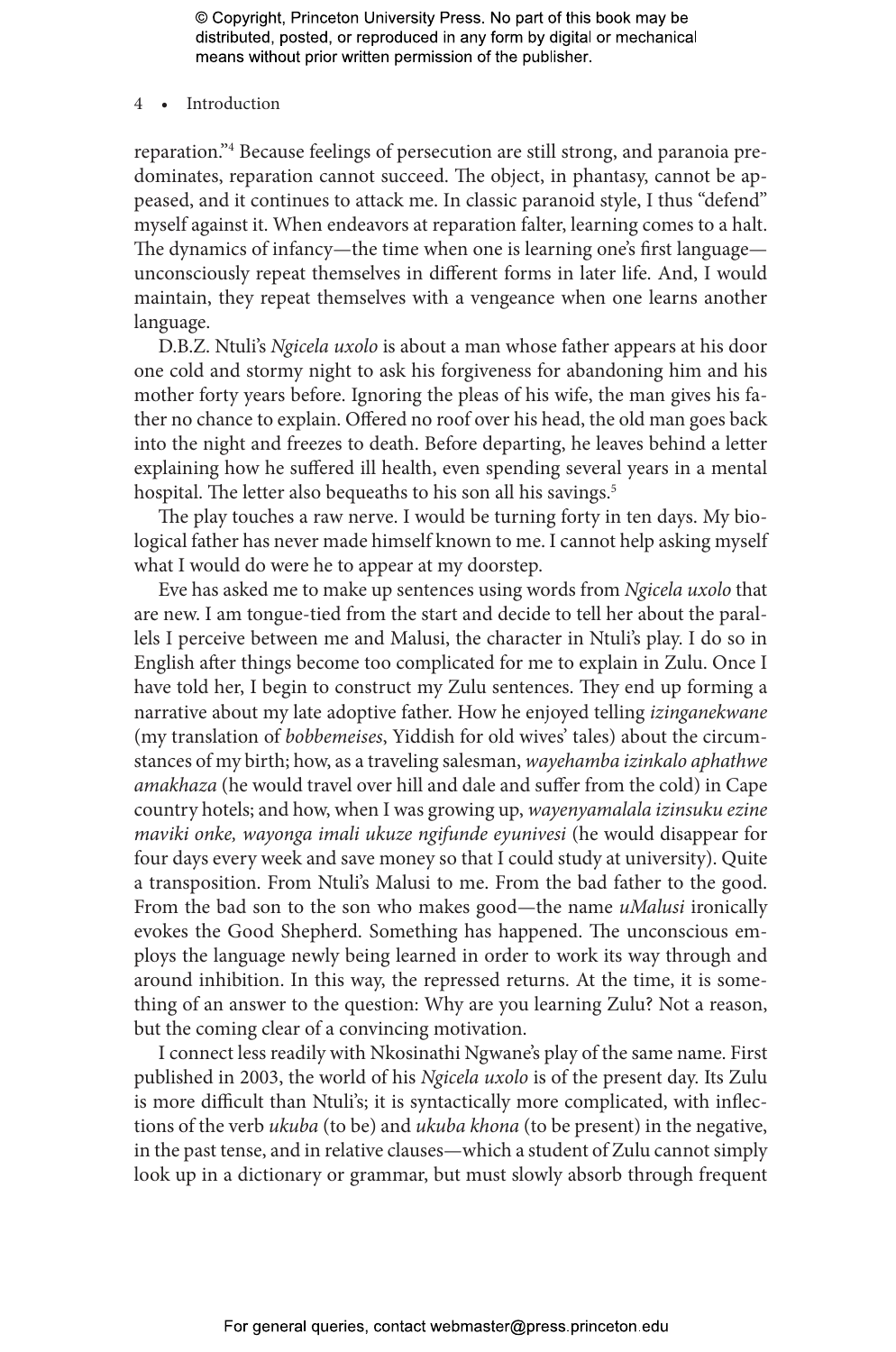### Introduction • 5

encounter in speech and print. I remember spending an entire Saturday laboriously reading twenty pages of the play at the Mkhwanazis', with MaGumede bringing me a cup of tea and a pear as a snack so that I would not have to get up and interrupt my reading.

In Mshazi's class, when the parts in the play are assigned for reading aloud, I am asked to read the stage directions. Attempting to approximate the change of tone from the characters' speech that reading stage directions would require in English, I come across as stilted. I sense the pupils—or "learners," as primary and secondary school students are now called in South Africa—listening for my pronunciation, especially for my articulation of the clicks that distinguish the four so-called Nguni languages from their neighbor tongues. When Mshazi tells a boy in the class that he needs to go home and *practice* reading aloud, I can only nod my head and tell myself the same thing.

My reading comprehension is better now, so perhaps I can discover why I did not connect. Ngwane's play is aimed at youth, and is outright didactic, even if it professes "not to preach to anybody." It is against witchcraft: "Kanti buhle yini ubuthakathi?" (Tell me, is witchcraft good?)<sup>6</sup> As a literary theme, the question of witchcraft is somewhat hackneyed. Ngwane breaks no new ground, and as a writer he has none of the economy of D.B.Z. Ntuli, whose radio play of the same title, in a mere fifteen minutes, sets the scene, stages the confrontation, and reaches its unsentimental denouement. If the greats of Zulu literature— B. W. Vilakazi, H.I.E. Dhlomo, R.R.R. Dhlomo, Sibusiso Nyembezi—and their celebrated successors—D.B.Z. Ntuli, C. T. Msimang, among others—have begun to make way for new authors in an effort at keeping up with the times, then it is a shame that such undistinguished writing has taken their place. Such was my impatient sentiment then. But what do I discover on a second reading?

Ngwane's play is set in the "developed countryside" (*emakhaya aphucekile*).7 The place is Dududu, inland from Scottburgh on the South Coast, and about fifty kilometers from Durban. Although the setting and circumstances evoked by the play bring back memories of Amaqongqo, near Pietermaritzburg, where I went later in 2008 as part of a group of Fulbright scholars studying Zulu—the codes of hospitality; the robust religiosity; the migration of women to work in factories in nearby or distant towns; the ubiquitous signs advertising *amabhulokisi* or simply *ama-blocks*, the cinder blocks used to build houses—I still struggle to locate the core of this play. (Perhaps teachers like Mr. Nzuza did too, for, as far as I can see, the play was not prescribed again after 2008.) It is clear enough that, as the plot unfolds, witchcraft brings woe upon those who fall victim to it, as well as to those who practice it. Mkhwanazi, the thrifty wage earner with whom the play opens, is poisoned by medicines purchased from a well-known *inyanga* (healer or herbalist) and secretly given to him by his wife, MaBele, in an effort to help them have children. As a result, Mkhwanazi can no longer work, and his project of building a new house is unfulfilled. MaBele, having left Mkhwanazi and their newborn child to find factory work, is left with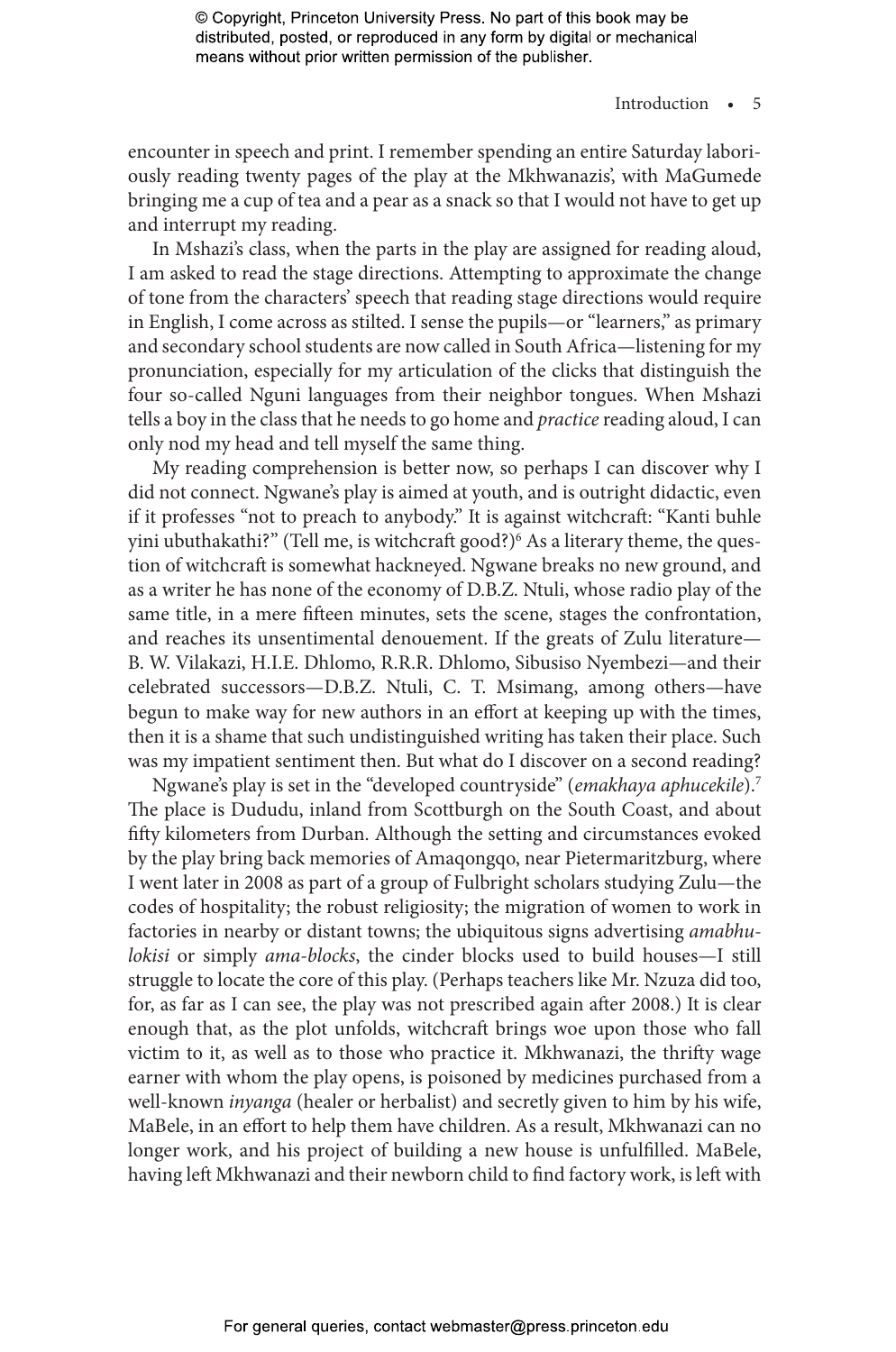6 • Introduction

nothing in the end, and Mkhwanazi withholds from her the *uxolo* for which she pleads: "I don't know" (*angazi*).8 Two local *abathakathi* (wizards), MaMthethwa and Zulu, witness their own house burn down just as, beset by envy, they call down lightning on Mkhwanazi's new house. They are rescued, but because their charms have been discovered with them, they fear the reprisals common against suspected wizards and witches, and disappear from the community under the cover story (supported by the police and by the Reverend Mbambo, a local minister) that they perished in the conflagration and that their ashes are to be buried in the government cemetery. Their whereabouts are unclear—perhaps Swaziland, where Zulu has a brother—but they continue to appear in dreams to Zinhle, their estranged daughter who lives at her uncle's house in Umlazi, near Durban. They tell her that they are dead, having deserved to die for their deeds, and call upon her to ask forgiveness on their behalf from victims of their wizardry. This Zinhle does, while she prepares to write her matric examinations and plans marriage with the mysterious Sizwe, a lawyer, whom she suspects of having a hand in the fire that destroyed her parents' house. Although several characters in the play ask *uxolo* of one another, there appears to be no clear pattern except to affirm that asking and granting it do not come easily, although doing so is a good thing.

But perhaps there is another layer to Ngwane's play. I see that the Senior Certificate exam for 2008 asks: "Which character is the hero or heroine [*iqhawe*] of this play? Why do you think so? (6 points)."9 Although the play begins and ends with Mkhwanazi, who goes back to Thobe, the mother of his child Dumazile, in order to make a new beginning after his failed marriage to MaBele, my choice, and perhaps that of many Grade 12 students, would be Zinhle, who, like them, is readying herself for the end-of-year examinations that mark the completion of high school. Zinhle overcomes the misfortune of having *abathakathi* for parents, writes her matric, and is going to marry Sizwe, whom she loves even if she does not entirely trust. It is she who is the messenger of *uxolo* more generally, atoning one by one for her parents' crimes—but, at another level, she is also the bearer—and perhaps the beneficiary—of the crimes of infanticide to which her parents confess.<sup>10</sup> According to the conventions of Ngwane's play, characters who are absent (but not necessarily dead) appear in dreams in order to deliver messages that they could not deliver in person. The dreams are a way of bringing characters on stage absent with reason, without contradicting the reason for their absence. As a dramatic convention, it is well worn. But psychoanalysis teaches us to *interpret* dreams beyond their manifest content.

When we begin to interpret Zinhle's dream we can see how she is the heroine of the play because she is the bearer of guilt: she has agreed to atone for a series of crimes of infanticide that she did not commit, but from which she, ultimately, has gained—education, a husband with prospects—by virtue of being an only child. As MaMthethwa explains in the dream, "[t]here were two brothers of yours as well as a sister whom we agreed to wipe from the earth because we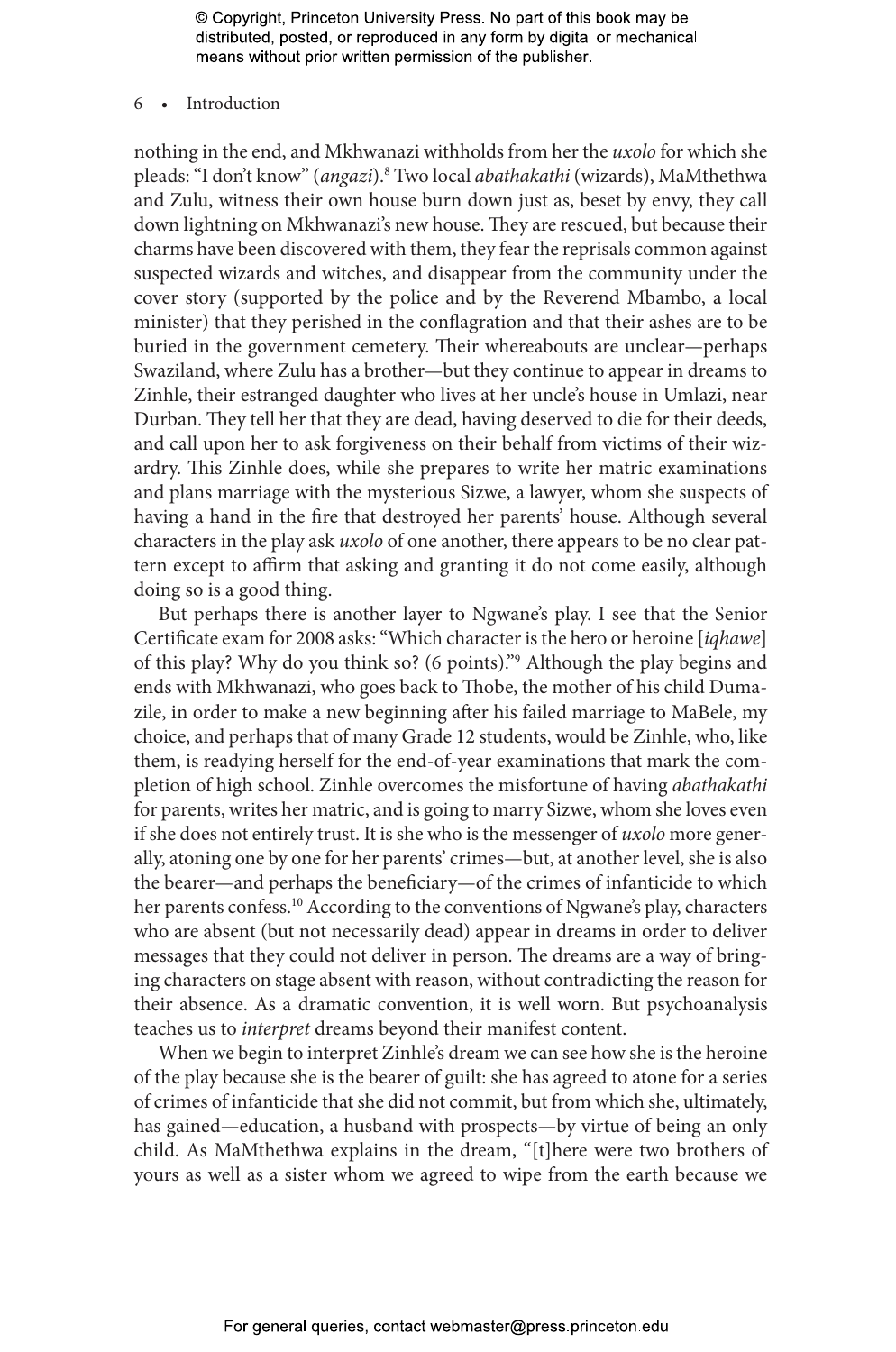### Introduction • 7

pursue our unrighteous purposes." (*Wawunabafowenu ababili kanye nodadewenu esavumelana ukubasusa emhlabeni ngoba siqhuba izinhloso zethu*  zokungalungi.)<sup>11</sup> If a dream is, as Freud wrote, the presentation of a wish fulfilled, then Zinhle's dream may be interpreted as a sign of murderous sibling rivalry—a wish, on her part, to be the only child (infanticide is the only sin to which MaMthethwa confesses in the dream), which is then displaced onto her parents. Projection is in play. When she apologizes for what her parents have done, she is actually apologizing on her own behalf. When Zulu, her father, appears to her in a dream in the final scene in which Zinhle is on stage, he counsels her not to hold a grudge against Sizwe—and the play itself ends with Ma-Bele citing the story of Jesus and the woman taken in adultery: "He that is without sin among you, let him first cast a stone at her."<sup>12</sup> Zinhle is not free of guilty feelings—she is, after all, visited by nightmares, which her friend Velephi calls "this demon of dreams" (*leli dimoni lamaphupho*),<sup>13</sup> and seeks to drive away through prayer—inviting the thought that the challenges with which life will present her have only just begun, for the victim herself carries guilt.

This is something to which I can relate: the victim of the sins of the fathers and mothers—who wrought a system in which learning Zulu was made difficult for me (let that be a metonymy for much else), I am also the beneficiary of that system, and guilty for what it wrought and continues to perpetrate in what Jacques Derrida, following Walter Benjamin, described as the reiteration of a founding violence.14 I can make reparation by learning the language, but, at any time, I can also lapse into a paranoia in which I feel myself persecuted by the language itself—and, to be sure, by its speakers. The language becomes my persecutor and prosecutor for wrongs that, although I am an accomplice, because they are not mine, but those of a multitude dead, living, and unborn, I can never set right on my own. Zinhle in Ngwane's play, despite being the bearer of a name that declares her beautiful and good (-*hle*)—one of, or the last of, the beautiful and good girls (*zinhle*)—is in an analogous position in relation to her parents' *izinhloso zokungalungi* (unrighteous purposes). If I make reparation toward the language, it is on account of such a crime, which is inexpiable because it is not over with.

These thoughts, as they come to me on rereading Ngwane's play, are not as immediate (or as raw) as those that arose with Ntuli's radio play as their catalyst, when a dedicated teacher guided me, without my quite knowing and understanding what was going on, toward an owning to myself of a father's *ngicela uxolo*: No, me, "*mina* ngicela uxolo," *I* beg forgiveness; since I need to have this "peace" in order to learn the language that I am learning; I want you to leave me alone, already. It is through such unexpected events, which I take to involve an unconscious repetition of dynamics of reparation from early life, that I understand the secret history of language, and language learning, that I am writing about. Historical wrongs may be nameable, and will indeed be named in what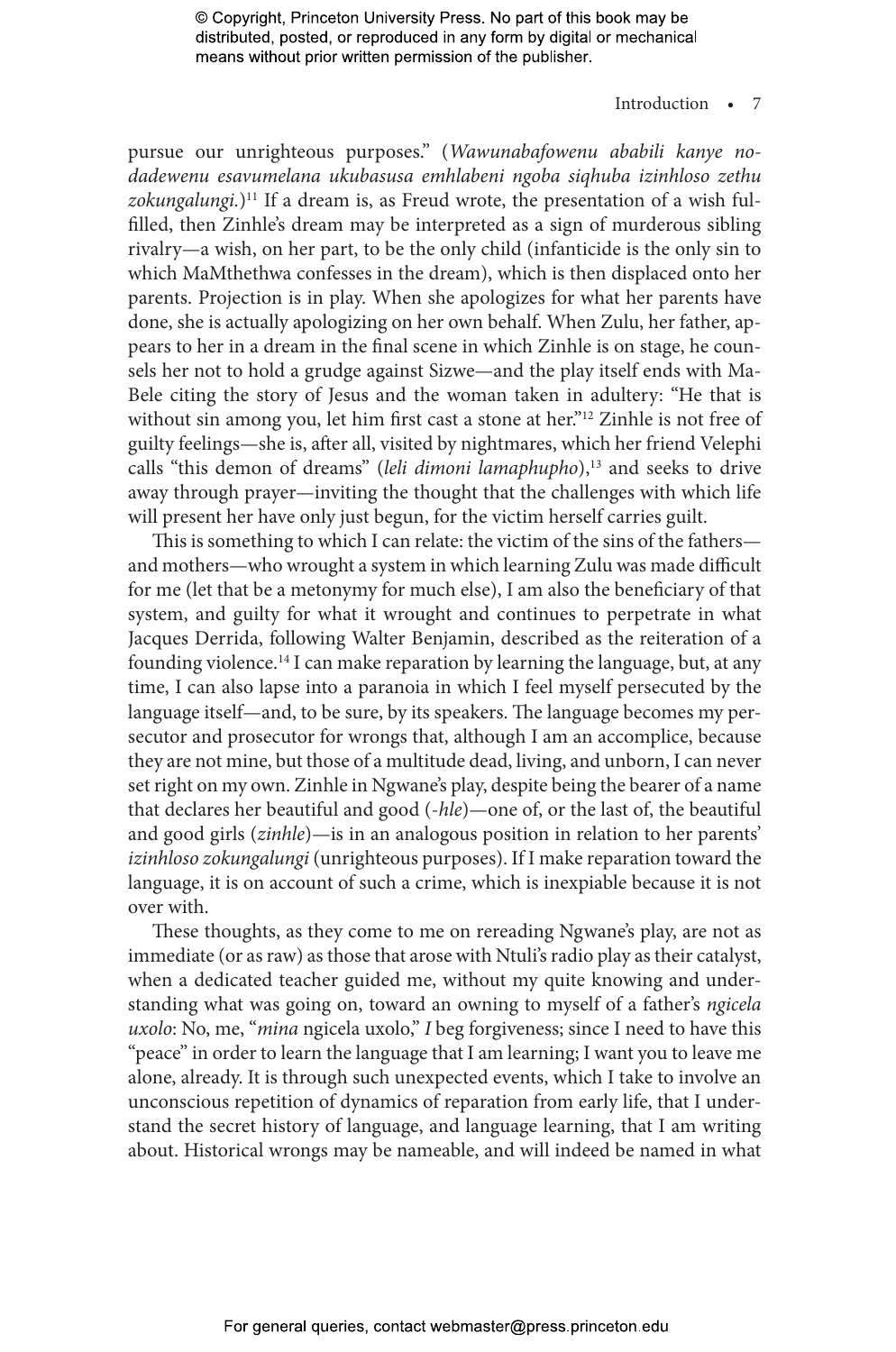8 • Introduction

follows, but it is through this repetition as experienced by the language learner that they gain their meaning.

## A Secret History

The most recent inheritor of this secret history is the migrant, who, coming to South Africa from countries neighboring and farther abroad, learns Zulu out of economic necessity, and in response to the pull of community. Zulu, the first language of about 11.5 million South Africans, living mostly in the provinces of KwaZulu-Natal, Mpumalanga, and Gauteng,<sup>15</sup> is also an important common language among black African people in the two latter provinces, the economic heartland of the country, to which many migrants gravitate. When, in May 2008, as in preceding years, some of those migrants were attacked, and some of those attacked were forced, under threat of violence, to pronounce shibboleths in Zulu, they may not have realized what history they were inheriting.

The fact that Zulu shibboleths were used suggests that, in South Africa, the signifier "Zulu" had come to have a unique and privileged status. For the xenophobes it functioned as a password, not only for identity as indexed to language—and this identity was no longer ethnic but national16—but also, and this was more important, for access to property and its rightful ownership: a house, a job, a shop, a plot of land on which to build. In short, to be able to speak Zulu entitled the speaker to the prerogatives of residency and citizenship.

The privilege of "Zulu" can be traced back to its elevation, dating from colonial times, into a sign for being African scarcely rivaled by any other name for an African language or people, and struggles, lasting more than a century and a half, for possession and control of that sign. In Europe and North America,<sup>17</sup> the symbolic power of "Zulu" has its beginnings with the defeat of the Redcoats by Cetshwayo's army at Isandlwana in 1879, whereas in South Africa it also comes from the figuring of the Zulu as quintessential African enemy by Afrikaner nationalists, who consecrated a national holiday to the defeat of Dingane by the Boers at Blood River in 1838. One could add to this the consolidation through the migrant labor system that brought African men from all over the subcontinent to the mines of the Witwatersrand—of a Zulu ethnic identity beyond Zululand and Natal.18 One could also mention the Zulu cultural nationalism that took political shape in the KwaZulu Bantustan, under the leadership of Mangosuthu Buthelezi, and the attempt, subsequently, by Inkatha and the Inkatha Freedom Party to identify black South African political interests with Zulu interests.<sup>19</sup> Although the attempt failed, this unique and unprecedented example in South Africa of black ethnic-nationalist mobilization reinforced, at least for whites, over a century of assimilation of being Zulu and being African in colonial and apartheid literature and popular culture, from the novels of H. Rider Haggard in the 1880s and '90s, to the theatrical spectacle of *Ipi Tombi*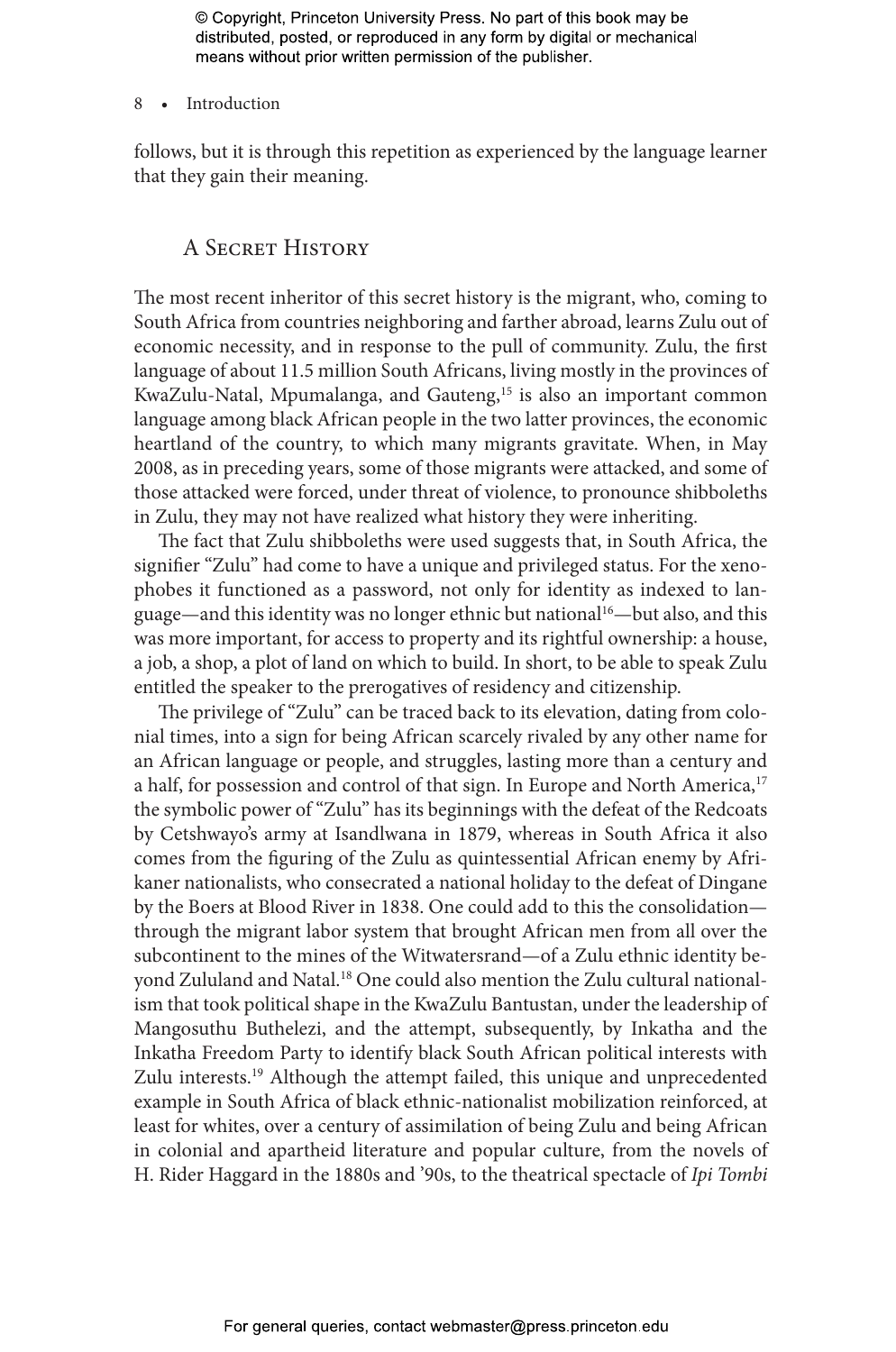## Introduction • 9

in the 1970s. The fact that colonial- and apartheid-era elevation of "Zulu" involved intensive white appropriation and translation means that when I refer to the Zulu language in English I do not use the word "isiZulu," which an increasing number of English speakers in South Africa prefer to do because it is the name of the language in Zulu. Similarly, in contexts in which the Zulu word  $i$ *siZulu* refers not only to the language but also to Zulu ways,  $20$  I usually place the Zulu word in brackets.

Running concurrently with the readily observable identification of "Zulu" with being African is a history of language learning. For a white South African of my generation to learn Zulu is not simply to learn an African language, but rather, because of the privilege of Zulu for which I have provided a brief genealogy, to learn *the* African language. Learning it has perhaps, for some, been a way of becoming African. One could certainly write interesting books entitled "Learning Xhosa," or "Learning Sotho," but those would be rather different books. Perhaps "Learning Afrikaans" would, albeit in other ways, set the stakes as high.<sup>21</sup> But this history of learning Zulu, despite its significance, remains a secret history, in the sense that it has not been recorded before, save in fragmentary form. Whereas the more- and less-alienating effects on Africans of colonial language teaching have been well attested, accounts of which are justly canoni $cal<sub>1</sub><sup>22</sup>$  the meaning of learning an African language, for colonials of European descent and their descendants,<sup>23</sup> or by those of Indian ancestry,<sup>24</sup> has scarcely been explored.

What *Learning Zulu* shows is that when missionaries in mid-nineteenthcentury Natal, the most famous being Bishop J. W. Colenso, standardized the Zulu language by writing grammars and compiling dictionaries, they also made Zulu—in its "pure" or correct form—a yardstick for being good, both morally and politically. For them, learning Zulu thus became reparative, a method for Europeans to make good the ill they and their kind had done in Africa and to Africans, and to forestall its repetition. In the process, they, as well as their African converts, stigmatized the pidgin known to them as Kitchen Kafir (and later as Fanagalo) and broken forms of Zulu spoken in the workplace, along with their speakers. Even the producers of the practical manuals in Kitchen Kafir and Fanagalo that appeared later, although admitting the pidgin as a necessity, are apt to decry it as a "wretched . . . jargon."25

This way of seeing and of evaluating—which may well have resonated with older African attitudes in which social status was linked to dialect<sup>26</sup>—was taken up by some of the Zulu intellectuals who succeeded the missionaries and surfaces in the didactic commentaries and language textbooks they authored. This is where my own experience of learning Zulu, in which transference and repetition come to the fore, becomes a provocation to the secret history and a lens for exposing and scrutinizing the "hidden matters and motives" that, ever since Procopius of Byzantium published his *Secret History* in the fifth century, have defined the genre, distinguishing it from ordinary historical chronicle.<sup>27</sup> Be-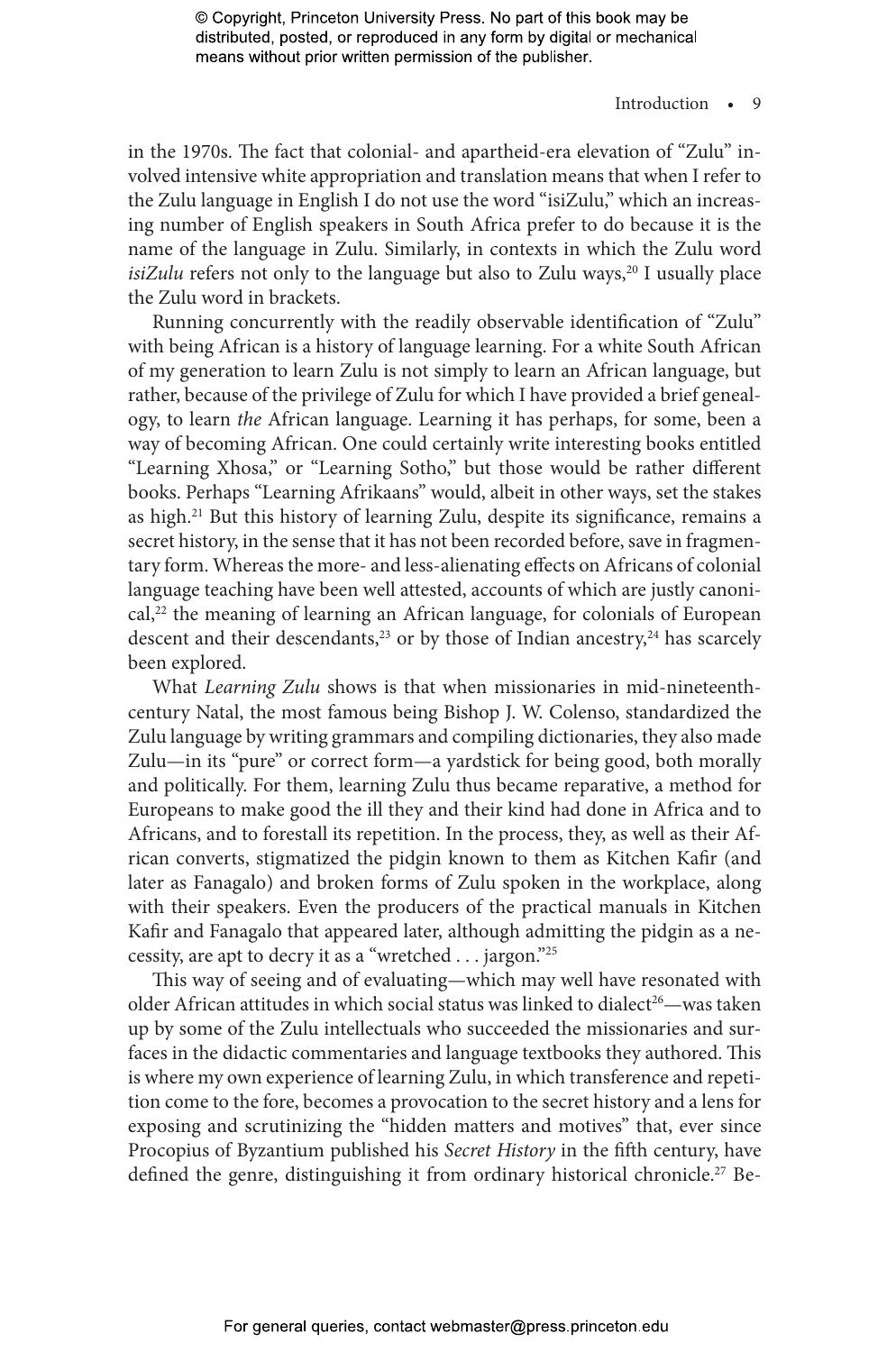#### 10 • Introduction

cause, in our time, psychoanalysis is the method par excellence for gaining an inkling of hidden human motives, it is what I employ to identify and describe what I call the psychopolitics of language. My inhibition in learning Zulu, which I have begun to describe, brings to light two interlocking trends that, working at different levels, both involve reparation and its attendant complications—first, at a psychical level, an unconscious repetition of dynamics of early life, which can affect the learning of other languages more generally; second, a politics of language learning that has, for more than 150 years, made learning an African language (specifically Zulu) a making-good for historical wrong. *Learning Zulu* shows that this psychopolitical nexus, which presents a different face depending on the context, is by no means unique to the author. If, to some readers, my use of psychoanalysis might from time to time sound hyperbolic, that is deliberate. I write in the mode of the familiar essay, and psychoanalysis works as a brake on the authority of the "confessional" or "personal," of the truth claims of the stories I tell myself about myself. At the same time, although psychoanalysis allows a definite pattern to be discerned in my wish to learn Zulu, which I go on to discover among learners of the language more generally, the sheer contingency of some of the events narrated in turn challenges the final say of psychoanalysis as a theoretical framework.

When the non-native speaker enters the schoolroom built by missionaries and the Zulu teachers who take up their project—the classroom at Sinethezekile, by contrast, was built for a different purpose, meaning that I was out of place—it is with the assumption that, as the pupil learns the language, he will undertake reparation, "making good" in at least a symbolic sense. If he uses the language manuals of Sibusiso Nyembezi, who was also a celebrated novelist in Zulu, then the pupil will have to give up Fanagalo. What he receives in return for careful study of Nyembezi's *Learn More Zulu* is entry into a humble, mostly rural world in which the effects of apartheid are subtly registered through understatement. He also has an opportunity to see himself differently, perhaps even to *be* different. What might then ensue is a curiosity about one's teacher: Who is he? What are his motives? There are no definitive answers to such questions, although the suspicion, when one reads Nyembezi's novels, is that his professed linguistic purism may stem from conflicts between the generations, especially between Zulu fathers and sons. But the teacher remains more than devoted to the pupil, and generous in his corrections. This is especially true when Nyembezi translates Alan Paton's *Cry, the Beloved Country* into Zulu as *Lafa elihle kakhulu* and must translate its Zulu-language-learning scenes from English into Zulu. Close analysis of Paton's novel shows that a wrong lesson is being taught to a small white boy. This Nyembezi silently corrects. What also emerges from these scenes of instruction is that, for the young white learner as imagined by the adult author, a paranoid fear is associated with learning the language, which revolves around not knowing it, or not knowing it well enough. At another level, this is linked, in phantasy, to the primal scene, in which the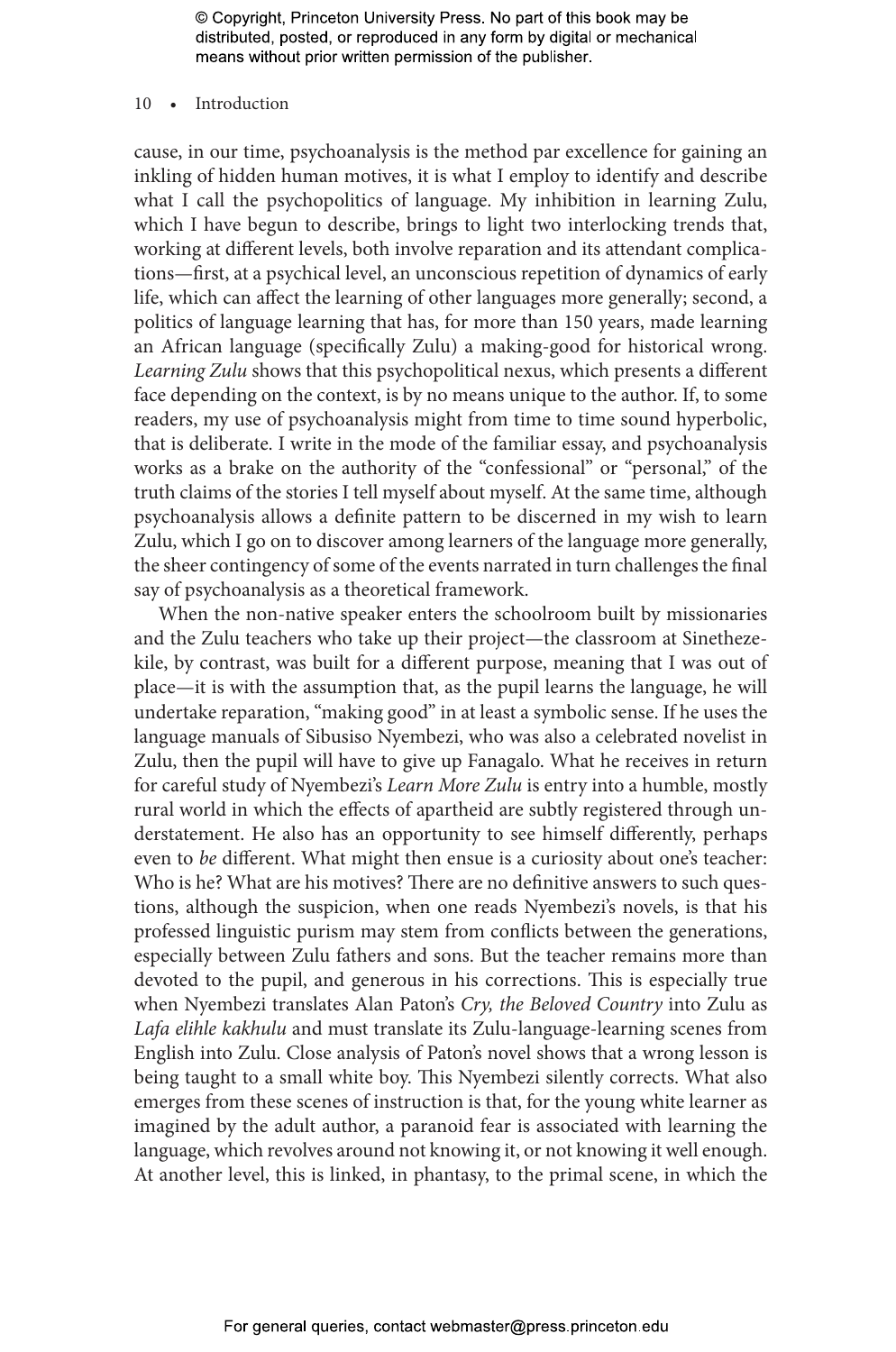### Introduction • 11

parents do things that the young child does not understand, and may also believe they deliberately keep secret from him or her. In the genealogy that I explore, language learning includes powerful feelings of jealousy and possessiveness, as well as feelings of guilt that arise from the aggression acted out, in phantasy, in response to those feelings.

You might ask: Isn't this infantile? As much is readily acknowledged when, remembering my role as a young boy in a junior-school production of the 1970s musical *Ipi Tombi*, I recall my puerile investment in "Zulu" as a phallic signifier. Although a great box-office success, *Ipi Tombi* drew criticism for being a hodgepodge of African song and dance reckless in its disregard for the integrity of its sources. Like Fanagalo, it seemed destructive, even as it professed to celebrate African performance. Viewing it retrospectively, I connect this destructiveness to an ambivalence toward the feminine condensed in the name of the show, which is usually translated as "Where Are the Girls?" or "Where Is the Girl?" I also contrast *Ipi Tombi* with the achievements of Johnny Clegg, who, famous for his mastery of Zulu music and dance, became known as the "white Zulu."

Pervasive symbolic over-investment in "Zulu," and its heavy identification with masculinity, has reciprocal effects on native speakers. These effects reached a pitch with the trial of Jacob Zuma, who became president of South Africa in 2009, for rape in 2006, and with the confident assertion, by those taking sides for as well as against him, of "Zulu" as a unitary signifier of African maleness. But a little more investigation—meaning a consideration, as far as possible, of the original Zulu of Zuma's testimony—shows that when he testified at trial to his state of mind, he alluded to his boyhood training in Zulu ways (*isiZulu*). The complainant in the trial, by contrast, testified to her choice not to follow Zulu or black African ways in the adjudication of the matter. There was thus, if one knew where to look, a fissure in the name "Zulu" between men and women, and between generations. There was, above all, contrary to the assumption that "Zulu" ways were immutable and compulsory, the hint that male as well as female conduct—like language—is learned, and can thus also be learned differently. Zulu has an expression, *umuntu ufunda aze afe*, a person learns until he or she dies; or, you are never too old to learn.

The parallel emerging in my mind between my learning Zulu, and one learning it as his or her mother tongue, led me to the larger question: What would it mean to generalize the idea of learning? This question seemed urgent in the shadow of the violence of 2008 and its death-dealing shibboleths. Although the white learner was no longer the central protagonist of the secret history of language learning that I was writing, perhaps his or her trajectory could be a guide to the psychopolitics of language involved. If migrants were reading the Zululanguage newspapers that I was reading, instead of the grossly xenophobic *Daily Sun*, 28 what would they have discovered? They would have found a struggle, by turns super-erudite and satirical, over what the eminent Zulu writer and public intellectual O.E.H.M. Nxumalo called "refined Zulu."29 In this struggle of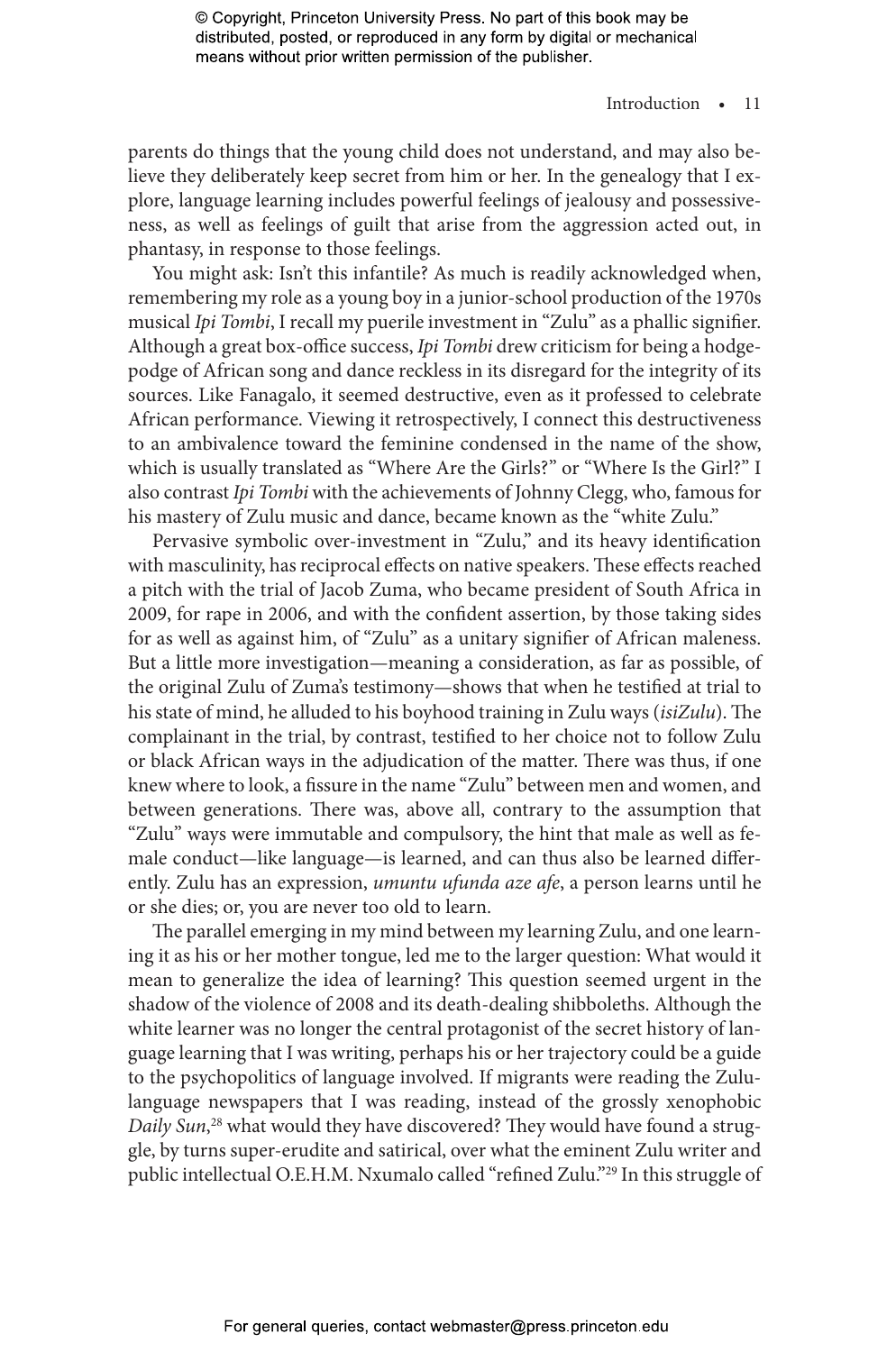#### 12 • Introduction

words, in which rights to settle, to work, and to trade are never far from the center, the actual learner of Zulu surfaces mainly at the margins—where she can be bitterly ridiculed, or, alternately, made fun of through mimicry. It is as if the endeavors of such learners had always been at issue, but also always a secret, if indeed an open one. I began to see that if the migrant, in a perverse sense, by dint of the shibboleths she is forced to produce, was being perceived as a learner, then in a sense any of the protagonists involved, including the native speaker, could be thought of as a learner.

If, by demanding a saying of the shibboleth, the xenophobe seemed at first to declare to the migrant *I have it, you do not, so you must go*, then perhaps there was a subtext, indicative of fears of dispossession, that, save for the conclusion, was precisely the reverse: *You have everything, I have nothing, so you must go*. This all-or-nothing idea is what theorists of relative deprivation seem to point to when they explain xenophobic violence.<sup>30</sup> Linguistic purism is, to be sure, not the same as the shibboleth. But I see enough of a connection between them to wonder whether a generalization of the idea of learning might not help to loosen zero-sum notions of property, proprietorship, and appropriation that, as much as they laid claim to exclusive possession of a language, betrayed fear of its total loss through theft by others—the *amakwerekwere*, the ones said not to "frame to pronounce it right."<sup>31</sup> "Because there is no natural property of language," Derrida reasons in *Monolingualism of the Other*, playing on different senses of *propriété* in French, where it can mean selfhood or something one owns, "language gives rise only to appropriative madness, to jealousy without appropriation."32 When channeled into nationalism, Derrida argues, the political consequences of this "appropriative madness" can be violent. The events of 2008 seemed to confirm this. In that year some appealed to the past in order to show that migration and diaspora are as much part of Zulu history as stable settlement. Could a generalized idea of learning, likewise, be a condition of possibility for a different hospitality? Never quite having arrived, always underway—is that not what learning is?

One would surely wish to answer in the affirmative. Yet, a learner of a language—any language—always follows a pattern of making mistakes and accepting correction. This is perhaps why—although as I drew more actual Zulu words into my mouth, loosening my investment in the *name* of the language, and thereby lessening the feelings of guilt and paranoia that stemmed as much from my own background as from a history I shared with others—the words *ngicela uxolo*, and the way in which Mshazi explained them to the class, continue to resonate: *uma wenza iphutha* (when you make a mistake), I imagine he must have said, perhaps adding a phrase about remorse, *ucela uxolo* (you ask forgiveness). In receiving help, from him and from others, to correct the errors of my tongue, in being given a chance to make good, have I not been granted something like forgiveness? If learning a language is a highly regulated instan-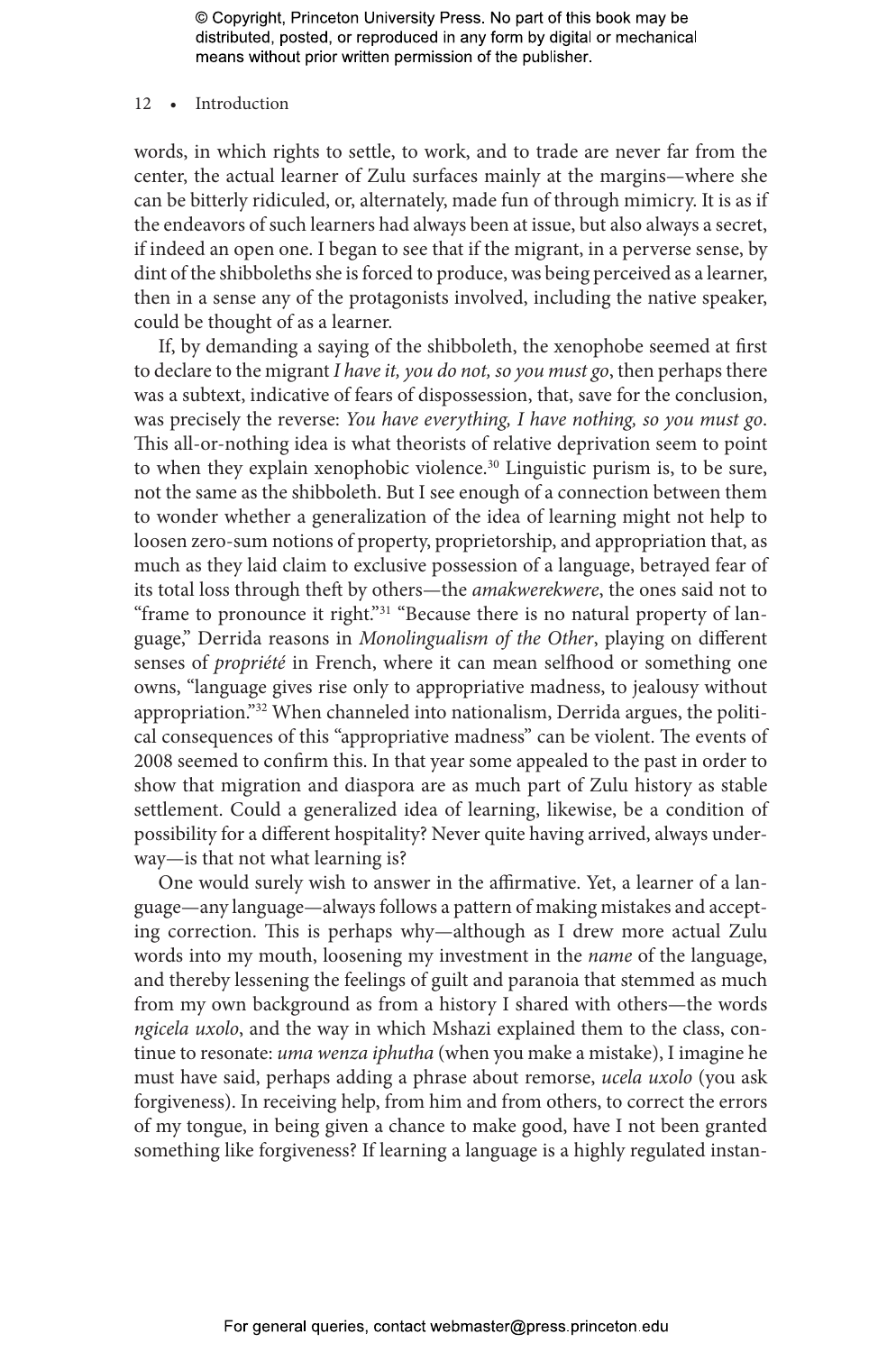## Introduction • 13

tiation of the shibboleth—since the native speaker determines what is correct it is also a perpetual process of reparation, of undoing of error.

To correct a learner of one's language is laborious, and it takes time. It also takes trust. The necessary time, but above all the trust, was generously given by Mshazi, and by the other teachers I got to know at Sinethezekile, just as by Eckson Khambule in New York City, Eve Mothibe in Johannesburg, and Audrey Mbeje in Pietermaritzburg. It is, first of all, to them, my teachers, that I confide this book.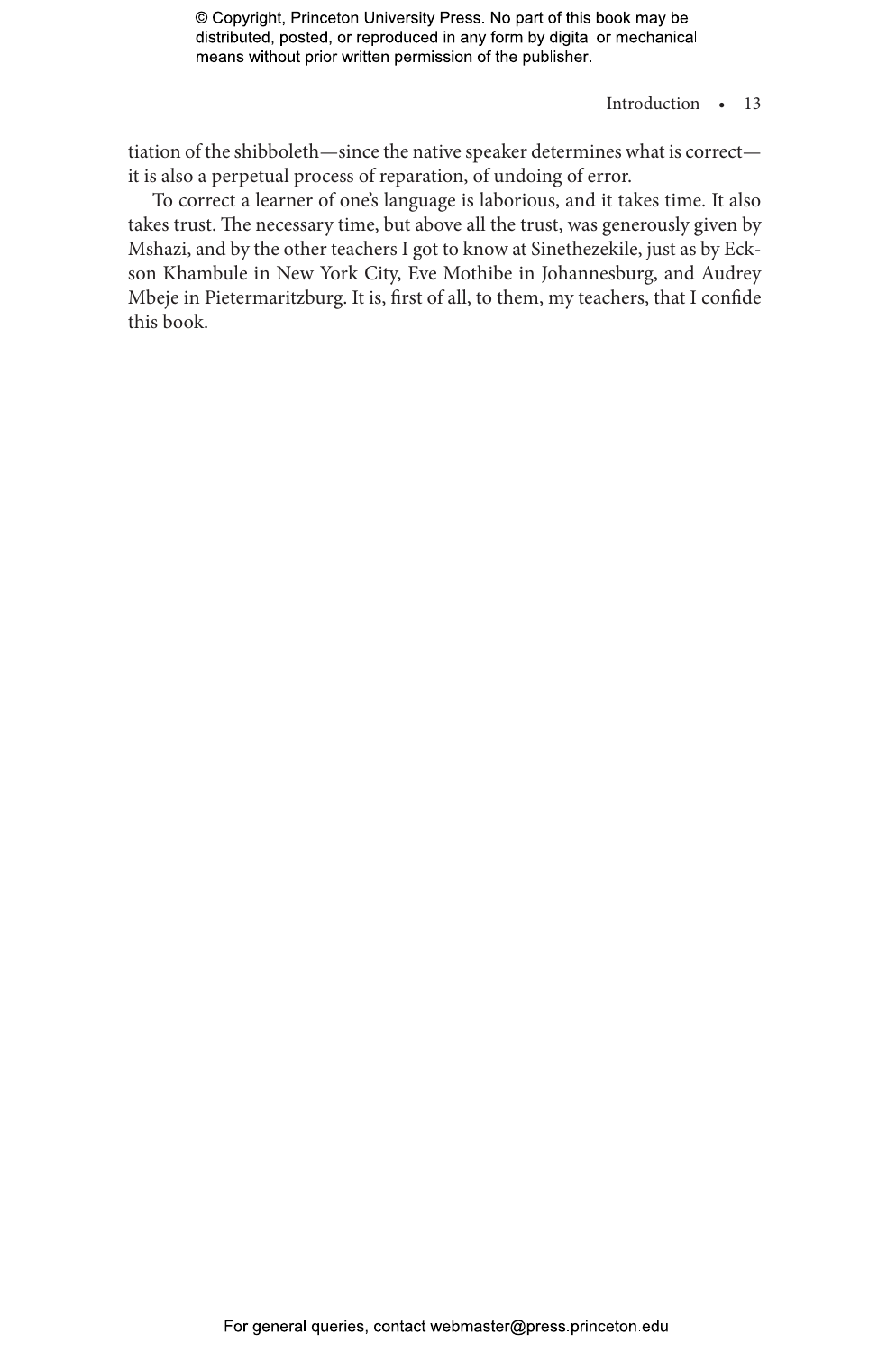# Index

*abaqulusi*, 95, 171n129 Abrahams, Peter, 66 Adendorff, Ralph, 25, 34 African National Congress (ANC), 21, 72, 88, 98–99, 109–10, 114, 117, 119, 129; Youth League of, 99, 119 Afrikaans, 9, 23–28, 61, 69–70, 119, 123–24, 126, 135, 166n32, 178n41, 180n82 Afrikaner nationalism, 8, 20, 126, 134 Aitken-Cade, S.E., *So! You Want to Learn the Language!*, 34–35 Alexandra, 115–19 *Amakwerekwere*, 12, 116 Amaqongqo, 5, 136 apartheid, 8–10, 16, 21, 23, 26–30, 32, 38, 43, 46, 76–77, 84–87, 109, 116, 128–29 appropriation, 9, 12, 22, 66, 81. *See also* property Asmal, Kader, 131, 136, 179n64 Baartman, Sara, 92 Bakhtin, Mikhail, 140 Bantu Education, 26–28, 34 Bantu languages, 22–28, 32 Benjamin, Walter, 7, 57 Bhaca, 81–83, 151n20 Bhambatha Rebellion, 20 Bhudu, Golden Miles, 112 Black Consciousness, 76 Blatter, Sepp, 137 Bleek, Wilhelm, 151n21, 155n63 Blood River, battle of, 8, 19, 88–89, 169n94 *bobbemeises*, 4, 97 Bold, J.D., *Dictionary, Grammar and Phrase-Book of Fanagalo (Kitchen Kafir)*, 23–24, 27, 29, 158n87 Botha, P.W., 33 breast, 3, 65–66, 127; as fetish, 140; as source of language, 3, 92–93, 114, 123, 126,

178n41; as sexual object, 93; as spectacle, 79, 92

breastfeeding, 93–94 breast milk, 94–95, 171n129 Brooke of Borneo, 16 Brown, David, 24, 40 Brusciotto, Giacinto, 23, 155n63 Bryant, A.T., 19 Buthelezi, Mangosuthu, 8, 21, 114, 132–33 Campbell, Roy, 168n80 Cape Town, 29, 32–33, 36, 42, 76, 115, 119 carnivalesque, 114, 140 castration, 89, 91, 98, 113 cattle, 35, 38, 43, 50, 54, 67–68, 105–6, 108–9 censorship, 44, 54, 71, 89 Cetshwayo, 8, 15–16, 19–20, 82, 89, 149n5, 152n25, 166n41 Chief of The Point. *See* Memela, Volovolo Chilapalapa, 35. *See also* Fanagalo, Kitchen Kafir Chinese, people, 72, 131, 134 Clegg, Johnny, 11, 81–86, 95 Coetzee, J.M., 47, 57–60, 66, 87 Cole, D.T., 25–26, 34 Colenso, Harriette Emily, 14–18, 26–28, 151n21, 152nn25 and 28, 157n77 Colenso, John William, Bishop, 9, 14–19, 22, 25, 27–28, 62–63, 72, 123, 155n63, 163n63, 166n41 colonialism, 8–9, 18–20, 28, 51, 56, 89, 91, 106, 121–22, 152n28 coloureds, 25, 116, 134, 148n24, 167n41 Columbia University, 2, 30, 61, 136 *Come Back, Africa* (Rogosin), 61, 71 Congo, Belgian, 23, 155n65, 158n87 Congo, Democratic Republic of, 116–17 Congress of South African Trade Unions (COSATU), 99, 117, 119 corruption, 41–42, 98–99, 110, 119–21, 129 crime, 38, 51, 54–55, 69–71, 102, 105–6, 110, 127 criminal law, 106–7, 109–10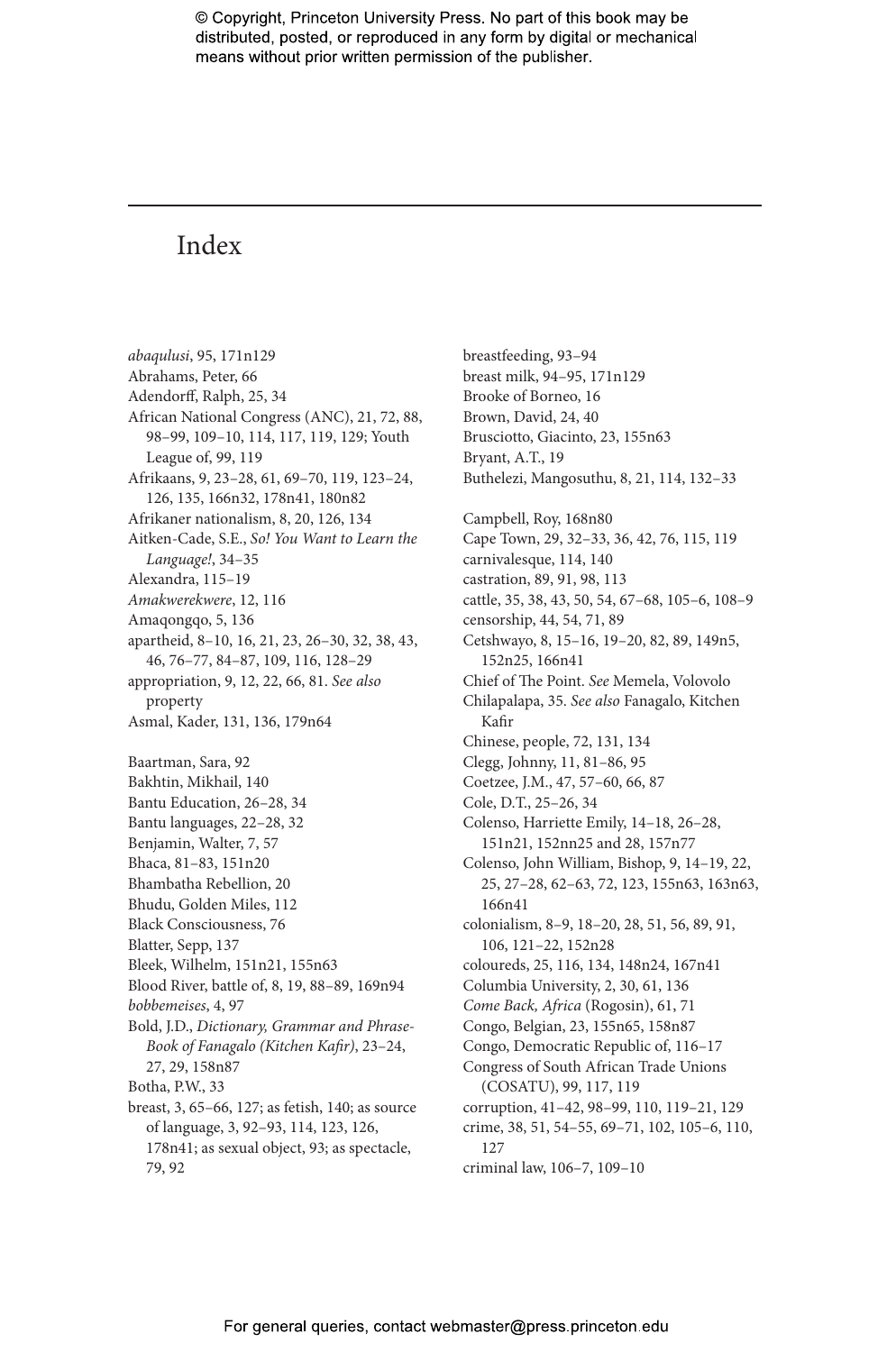194 • Index

Cronjé, Geoffrey, 71, 87 Cronjé, Ina, 125–27, 136, 143 customary law, 16, 20, 105, 107–8, 152n28 Cyprian Bhekuzulu, 20–21 *Daily Sun*, 11 dance, 11, 75–76, 79, 81–90 De Beer, Charin, 100, 107–8, 110–12 deprivation, 46, 54, 68, 126, 129; of patrimony, 56; relative, 12, 120, 127 Derrida, Jacques, 7, 12, 75, 124 Dhlomo, H.I.E., 5, 35, 166n41 Dhlomo, R.R.R., 5, 166n41 Diepsloot, 118–19 difficulty, supposed, of Zulu, 27, 29–30, 62, 158n88 Dingane, 8, 19, 27, 89, 169n94 Dinuzulu, 16, 20, 152n21 dipping, of cattle, 43–44 *District 9* (Blomkamp), 141–42 Doke, C.M., 36, 57 *Drum*, 60–61, 69, 71, 76 Dube, John, 21, 118, 152n21 Dunn, John, 81–82, 166n41 Durban, 5–6, 43, 45, 128–29, 138–40 Durban Point, 128–29, 138 Egnos, Bertha, 80, 89–91 Ekukhanyeni, 15–17 *E'Lollipop* (film), 76 Engelbrecht, J.A., 26–27 English, 4–5, 9, 14, 16–18, 23–27, 29, 38, 56– 59, 63–68, 70, 80, 84–85, 92, 101–2, 105, 112, 121–25, 141–42, 155n65, 159n88, 166n32, 177n41 envy, 6, 65–66, 120, 126–27, 131, 135, 143–44 Eschen, Hedwig, 35–42, 44, 54 Evans, David, 78, 165n26 exile, political, 20, 98–99, 108, 114, 128–30, 132, 134 Fabian, Johannes, 158n87 Fanagalo, 9–11, 14–15, 22–29, 31, 34–35, 38– 40, 46, 58, 64, 66, 68–70, 72, 84, 86–87, 90– 91, 97, 114, 117, 125, 141. *See also* Chilapalapa, Kitchen Kafir "Fanagalo" (song), 40, 90–91, 142 Farber, Yael, 93 feminism, 101 FESTAC (Second World Black and African

Festival of Arts and Culture), 76

fetish, 73, 89, 91, 97–98, 140 fossilization, of language, 25–26, 36, 135 Freud, Sigmund, 3, 7, 30, 78, 91 Fuze, Magema, 16–17, 135, 151n20; *Abantu abamnyama lapa bavela ngakona*, 155n63 Fyn, Henry Francis, 166n40

Gauteng, 8, 115, 119 Gaza Kingdom, 132 Gazankulu, 131 Goodwill Zwelithini kaBhekuzulu, 21, 85, 121, 133, 138–39, 175n7 Gqola, Pumla, 129 gratitude, 39, 143 Grout, Lewis, Reverend, 17, 21, 150n14, 151n21 guilt, 2–3, 6–7, 11–12, 30, 51–56, 66, 70–71, 89, 94, 96, 99, 109–10 Gungunyama, 132 Guy, Jeff, 17

Haggard, H. Rider, 8, 22 Hamilton, Carolyn, 153n34 Harlem, 79 Harry the Strandloper, 19 Hawthorne, Nathaniel, 43 Herero, 38 heterosexuality, as norm, 103–4, 109, 129 HIV-AIDS, 99–100, 111 Hlubi, 16, 33 Hlubi, Makumalo, 86 Hopkin-Jenkins, K., *Basic Bantu*, 26, 34 Holgate, Kingsley, 167n42 hospitality, 5, 12, 114, 128–30, 134 houseboys, 40, 90

identification, 101; with girl, 94, 96–98; with migrant, 117–18; with "Zulu" as name of language, 97, 102, 110, 113–14; of "Zulu" and African, 9; of "Zulu" and masculinity, 11; as Zulu Boy, 72, 78, 87, 96, 102; as Zulu girl, 86–87, 168n80 *Ilanga*, 116, 118, 121, 127–28, 130, 132, 134, 136, 152n21 *ilobolo* (bridewealth), 100, 106–9 *Imbali*, 136 immigration policy, 116, 121, 129 "Impi" (song), 85 Indians, 9, 25, 34, 46, 69–70, 72, 95, 119, 131, 141, 148n24, 178n62 indirect rule, 16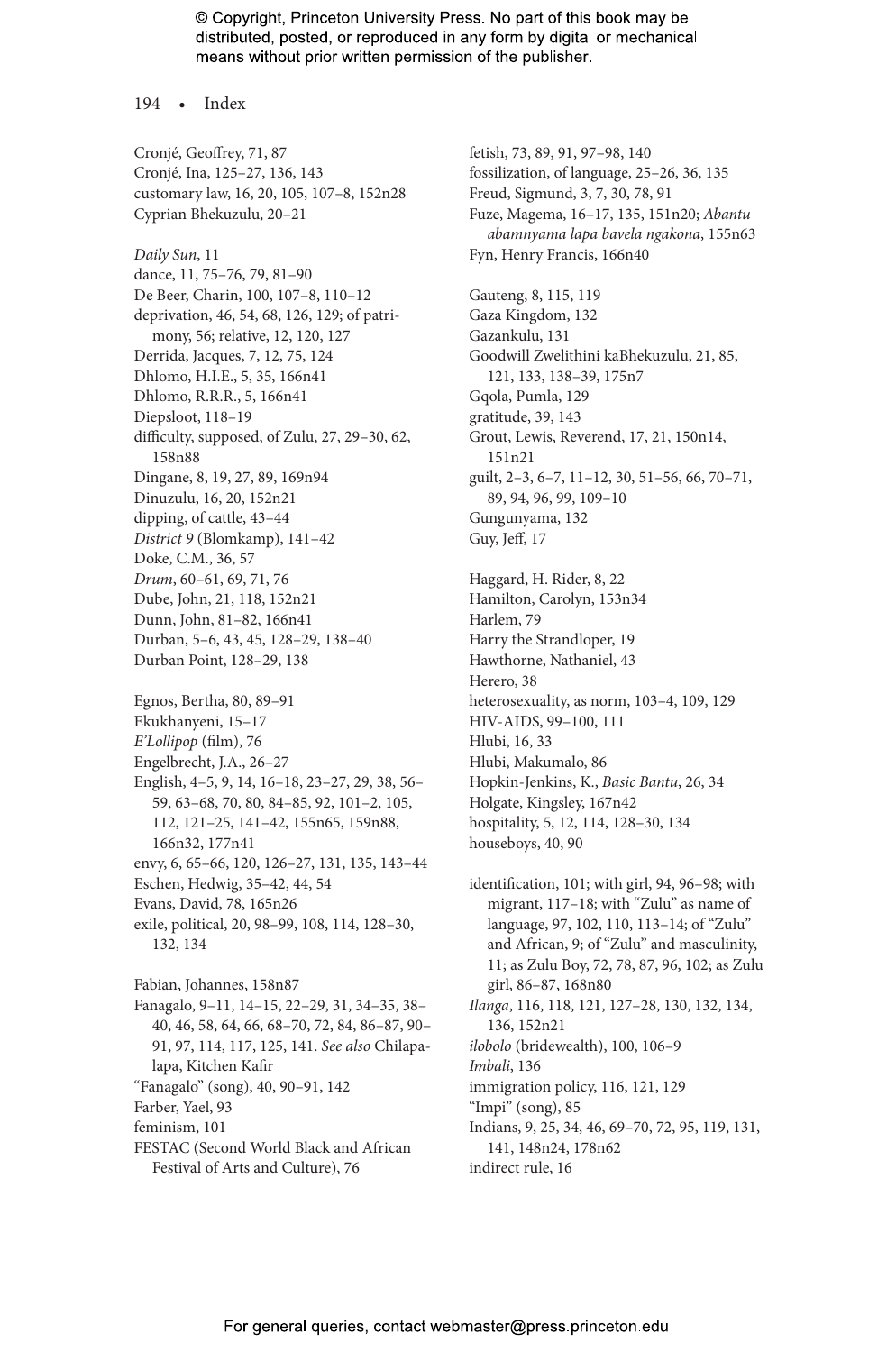#### Index • 195

Industrial and Commercial Workers' Union (ICU), 21 *inhlawulo* (forfeit, fine), 100, 105–10 Inkatha, 8, 20–21, 43, 118, 121 Inkatha Freedom Party, 8, 21, 72, 99, 120, 138 *Ipi Tombi*, 8, 11, 74–81, 86–94, 96, 113 "Ipi Tombi?" (song), 80, 91–92 Isandlwana, battle of, 8, 20, 22, 89, 166n41 *isiKula*, 25, 34 *isiZulu*, 3, 9, 11, 27, 72–73, 111, 114, 148n20, 151n20 *IsiZulu soqobo*, 37 *Isolezwe*, 47, 85, 111, 118, 136–44 *izibongo*, 98, 139–40, 143–44 jealousy, 11–12, 49, 65–67, 72, 83, 97, 116, 126, 135, 152n22, 167n49 Jews, 75, 82–84, 86, 92 *Jim Comes to Joburg* (Swanson), 40, 80, 90 Johannesburg, 2–3, 38, 40, 51–52, 55–56, 64, 67, 69–71, 75, 79–80, 82–83, 90–93, 96, 99, 115–19, 121, 124, 136 Jozini, 2, 85, 118, 121, 136 Juluka, 84–86 Justinian, 19 Kafka, Franz, 75 Kalahari Surfers, 33 Kemp, Kemp J., 100, 105, 108, 110–11 Kente, Gibson, 80–81 Kentridge, William, 66 Khumalo, people, 116 Khuzwayo, Judson, 174n78 Khwezi, 101–10, 113 Kitchen Kafir, 9, 14–15, 18, 23, 34, 57, 72, 155n65, 158n87. *See also* Chilapalapa, Fanagalo Klein, Melanie, 3, 39, 57, 61, 65–66, 68, 94, 120, 126, 143 Kourouma, Ahmadou, 98, 182n110 Krog, Antjie, 96 Kunene, Daniel P., 52–54 KwaZulu, 8, 21 KwaZulu-Natal, 8, 21, 27, 85, 114, 118, 122– 23, 132–34 Lacan, Jacques, 78 Lakier, Gail, 80 Langalibalele, 16–18 laughter, 14, 31, 39–40 , 50, 60–61, 65, 137, 140

learning, generalization of, 12, 114 Leitch, Barry, 167n42 lesbian, as sexual identity, 99, 103–4, 109–10 Limpopo, 117, 131, 133 Lloyd, B.G., *Kitchen-Kafir Grammar & Vocabulary*, 14, 29, 57, 72 load shedding, electrical, 3, 119 loan words, 18, 31, 124 Louw, N.P. van Wyk, 26, 78, 134 Luthuli, Albert, 21 Mafeje, Archie, 139–40 Mahoyiza, 16 making good. *See* reparation Malawi, 116, 119 "Mama Tembu's Wedding" (song), 80, 89 Mandela, Nelson, 88, 97, 142 Market Theatre, 93 masculinism, 114, 129, 140 masculinity, 11, 83, 86, 98, 167n49 Matanzima, Kaiser, 33 Mbatha, Thulani, 138, 142 Mbeki, Thabo, 98–99, 114, 119–20, 129–30, 134 Mchunu, Sipho, 84–85 Memela, Volovolo, 47, 118, 136–44 Mesthrie, Rajend, 25 Mfeka, Raymond, 84 migrants, 5, 8, 11–12, 19, 22, 34–35, 40, 46, 84–85, 114–19, 124–37, 140–43 mimesis, 78, 84, 86, 89 mimicry, 12, 31, 40, 82, 91, 142 *Miners' Dictionary English—Fanakalo/ Woordeboek vir Mynwerkers Afrikaans— Fanakalo*, 25, 72 *Miners' Companion in Zulu*, 23–24, 29, 72 mines, 8, 23–25, 58–60, 65–66, 80–81, 92, 132 missionaries, 9–10, 15, 17, 25–28, 36, 62–63, 72, 80, 151n21, 152n23, 157n77 Mkhize, Zweli, 99, 107–8 Mngadi, Qap's, 137, 143 Modisane, Bloke, 48, 69, 71 Moloi, Charles, 102, 106 Motsei, Mmatshilo, 101, 114 Mozambique, 46, 85–86, 118, 129, 131–34 Mpande, 17, 19, 27, 149n5, 157n83 Mpumalanga, 8, 117, 132–33 Mqhayi, S.E.K., 32, 68 Msimang, C.T., 5 Msimang, Sebastian, Reverend, 151–52n21 Mtimkulu, Abner, Reverend, 152n21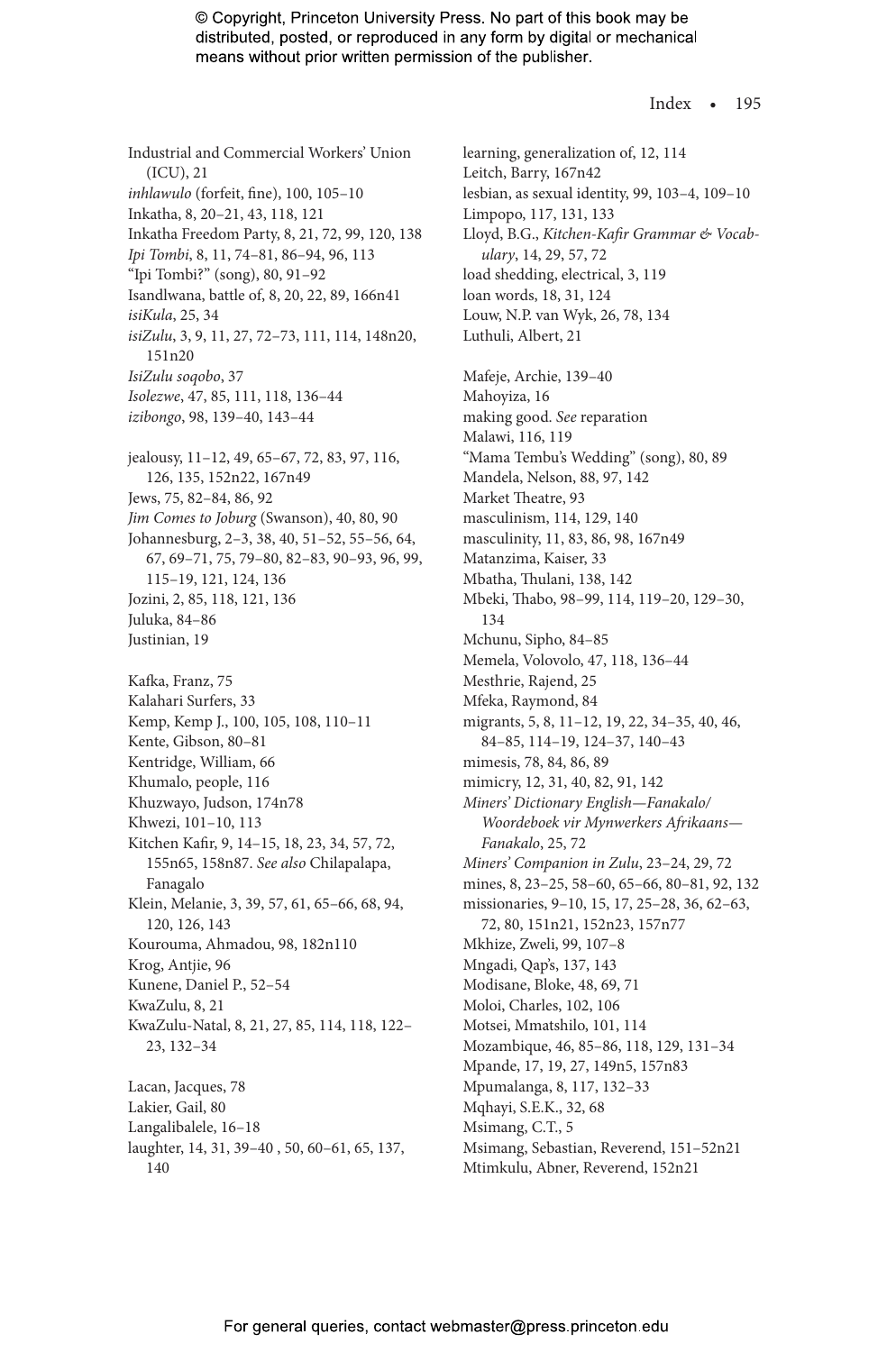196 • Index

mourning, 30, 53, 71 Mshengu (aka Robert Mshengu Kavanagh, Robert McLaren), 80, 87, 90–91 Mthethwa, 123 Mthethwa Lucky Stars, 86 Mtshali, Fraser, 105–7, 111 Mtshali-Jones, Thembi, 93–94 Murray, Brett, 174n83 music, 11, 79–81, 83–86, 89–90, 131 Mzila, Charlie, 82–83 Mzilikazi, 116, 133 *Nachträglichkeit*, 78, 113 Natal, 8, 15–17, 19–21, 24–25, 27, 36, 42, 45, 50–51, 55, 62, 70, 122, 131 Ncome River, battle of. *See* Blood River Ndebele, language, 22, 116, 121; people, 24, 132–33 Ndebele, Njabulo, 24, 37, 148n22 Ndwandwe, 19, 114, 132–36, 179n74 Nel, de Wet, 139, 143 *New York Times*, 96–97, 110, 112 "Ngeso likaVolovolo". *See* Memela, Volovolo "Ngisika elijikayo". *See* Nxumalo, O.E.H.M. Ngoza, 16, 62 Nguni, language group, 5, 22–24, 36; Standard 27 Ngwane, Nkosinathi I., *Ngicela uxolo*, 1, 4–7, 56 Nhlapo, Jacob, 26–27 Nhlapo Commission (Commission on Traditional Leadership Disputes and Claims), 132–33 Nico Malan Opera House, 76–77 Nietzsche, Friedrich, 43 Nkosi, Lewis, 61 noun-class system, 23–24, 28, 42, 57, 61–62, 91, 155n63 Ntuli, D.B.Z., *Ngicela uxolo*, 1, 3–4, 5, 7, 30; *Isipho sikaKhisimuzi*, 44 Nxamalala, 114 Nxumalo, Mpisane, 132 Nxumalo, Mpisane Eric, 133 Nxumalo, O.E.H.M., 11, 118, 121–36, 143, 176n25 Nyembezi, Sibusiso, 5; *Inqolobane yesizwe*, 121; *Lafa elihle kakhulu*, 10, 42, 59–70, 72, 125; *Learn More Zulu*, 10, 28–48, 49–50, 53–56, 61, 68–70, 72, 114; *Learn Zulu*, 28, 30–31, 34, 37, 39, 41; *Mntanami! Mntanami!* (My Child! My Child!), 50–56, 59,

64, 69–71, 131, 135, 162n11; *A Review of Zulu Literature*, 45; *Inkinsela yaseMgungundlovu* (The Rich Man of Pietermaritzburg), 37–38, 43, 45–46, 50; *Ubudoda abukhulelwa*, 57–58, 64, 69–71, 131; *Zulu Proverbs*, 37 One in Nine Campaign, 102 orthography, Zulu, 17, 72, 125; conferences, 28, 151n21, 152n23 ownership. *See* property Pan-Africanism, 76, 134 paranoia, 4, 7, 10, 12, 30, 53–54, 64, 68, 83, 89, 97, 112–14, 118, 120, 125–26, 129, 135– 36, 143 parody, 40, 47, 90, 116, 140–41, 174n83, 181n107 pass laws, 43–44, 51, 55 Paton, Alan, *Cry, the Beloved Country*, 10, 41– 42, 51, 54–57, 59–61, 64, 67–68, 72, 83, 87. *See also,* Nyembezi, Sibusiso, *Lafa elihle kakhulu* persecution complex, 86–87 phallus, 98, 112, 114, 174n83 Phuzekhemisi, 41 pidginization, of Zulu, 9, 15, 18, 22, 24–25, 27, 34, 46, 67, 92 Pietermaritzburg, 5, 15–16, 28, 43, 85 *Plan 9 from Outer Space* (Wood), 91 poverty, 38, 45–46 praise names. See *izibongo* primal scene, 10–11, 83, 97 Procopius, 9, 19 property, 8, 12, 106, 116, 121, 129. *See also*  appropriation protest writing, 42–44, 89 proverbs, 37, 42, 137 psychoanalysis, 3, 6, 10, 83, 89, 112, 140, 143 psychopolitics, 10–11, 22, 30, 120, 127, 142 Pule, Jabu, 140 Purim, 75 purism, linguistic and cultural, 9–10, 12, 26, 28, 46, 56, 70, 72, 84, 87, 114, 121, 123–25, 128, 135, 151n20, 165n32, 177n25 Qabula, Alfred Temba, 163n68 Qwabe, 20, 123

Rabelais, François, 140 racism, 34, 134; scientific, 27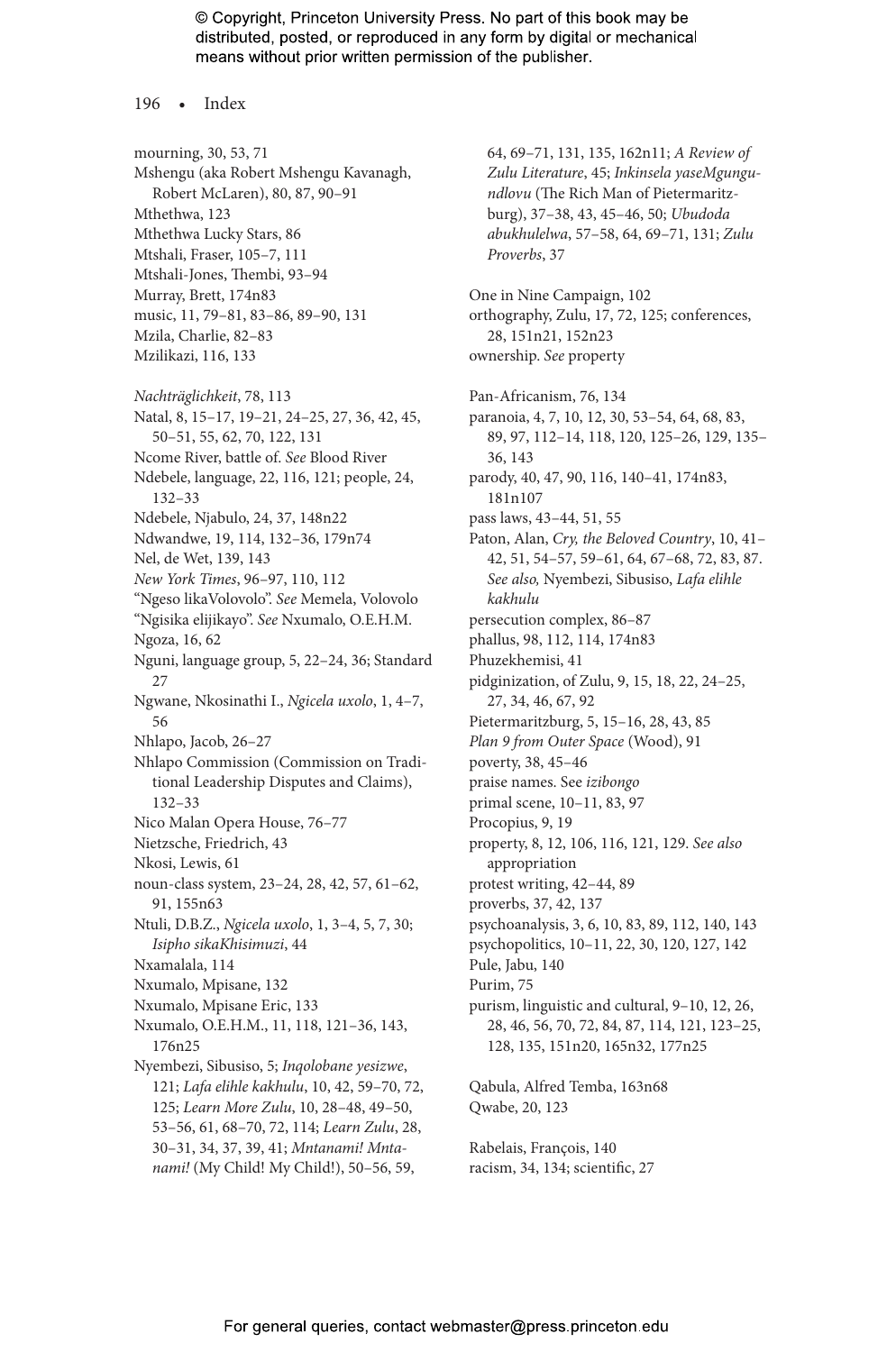Index • 197

Ramphele, Mamphela, 121 rape, 11, 72, 96–114, 118, 144 Reconstruction and Development Programme (RDP), 119–20, 129 reparation, 3–4, 7, 9, 10, 12–13, 15, 17–18, 22– 23, 26–30, 33, 57, 60, 63–68, 70, 83, 89, 93– 94, 96–98, 101, 144; manic, 3, 67, 87, 90–91 respect (*inhlonipho*, *ukuhlonipha*), 38–39, 130–31, 134–35 retribution, 3, 87, 89, 169n94 Reyher, Rebecca Hourwich, 168n80 Rhodesia, 24, 35, 78, 84; Southern, 34; Northern, 155n65 rights, 12, 100, 102, 105, 112, 120, 127, 142 Roach, Archdeacon, 152n21 Robben Island, 97, 99, 112–13 *Robinson Crusoe* (Defoe), 24 Royal Household, Zulu, 123, 126, 134 sadism, 71 Samuelson, R.C.A., 157n77 Sand, Froma. *See* Slosberg, Bertha satire, 11, 118, 137–38, 140, 142 Savuka, 85–86 Sea Point, 32, 35, 97 second-language acquisition, 25, 27, 61, 114, 122, 157n77, 158n88 secret, 65, 75, 82–84, 94, 101–2, 167n49 Segal, Hanna, 3 sex, 52, 71, 79, 87, 89, 93, 96–114, 129, 138, 140 sex workers, 136–42 Shaik, Schabir, 98 Shaka, 19–21, 27, 114, 116, 131–33 Shakespeare, William, 109 Shangaan, language, 117, 133; people, 119, 131–34, 152n23 Shembe, Isaiah, 169n94 Shepstone, Theophilus, 16–17, 27, 163n63, 166n41 shibboleth, 8, 11–13, 72, 115–17, 124, 143 "Shosholoza" (song), 74–75, 78, 80, 84 Shuter and Shooter, 34 Sibiya, Christina, 168n80 Sinethezekile Combined School, 2, 10, 40, 85, 141 Singana, Margaret, 80, 91 *S'ketsh*, 80, 91 Slosberg, Bertha, 86–87 Small, Adam, 180n82 Smith, Wilbur, 65–66

Soetwater, 119 Soga, Tiyo, Reverend, 46 Solomon kaDinuzulu, 20, 168n80 Sophiatown, 51, 54, 69, 71 Soshangane, 131–33, 179n74 Sotho, 9, 22, 27, 58, 69–70, 80, 87, 117, 123, 135 South African Broadcasting Corporation (SABC), 32, 88 South African Bureau of Racial Affairs (SABRA), 26–27 South African Communist Party (SACP), 99 South African Institute of Race Relations, 45, 90 South African Library, 29–30, 36 South African Native National Congress (SANNC), 21 Soweto uprising, 76–78, 94 Spielrein, Sabina, 147n3 Spivak, Gayatri Chakravorty, 44 Springbok Radio, 40 standardization, linguistic, 17, 22, 27–28, 123–24, 151n20, 152n23 *Star*, 101, 110–12, 118 stone throwing, 47–48, 50, 54–56, 69 strangers, 46, 48, 50, 55, 67, 127–28 Stuart, James, 153n34 Svevo, Italo, 48 Swahili, 155n65, 158n87 Swati, 22, 36, 123 Tarr, Wrex, 35 *tekeza*, 27, 72, 123 Temple Israel, 78 *thefula*, 27, 72, 123, 157n83 Thonga, 85, 114, 133–34 townships, 37–38, 77, 80, 118, 130, 134, 141 traders, 81, 119–20, 129, 137–38; unfair practices of, 120, 130–31, 178n62 transference, 1, 9, 49, 78, 113, 143; counter-, 49–50, 143 Transkei, 32–33, 77, 106, 139 translation, 2, 9–10, 15, 28, 44, 52, 54, 103–05, 108–09, 111–12, 121–23, 130–31, 136, 139, 176n25, 180n82; of Bible, 36; by court interpreter in *State v. Zuma*, 101–2, 105–6; of Paton's *Cry, the Beloved Country* by Nyembezi, 10, 59–68, 125; of title of *Ipi Tombi*, 11, 91–92; and "transfer," 57 Truth and Reconciliation Commission of South Africa, 93